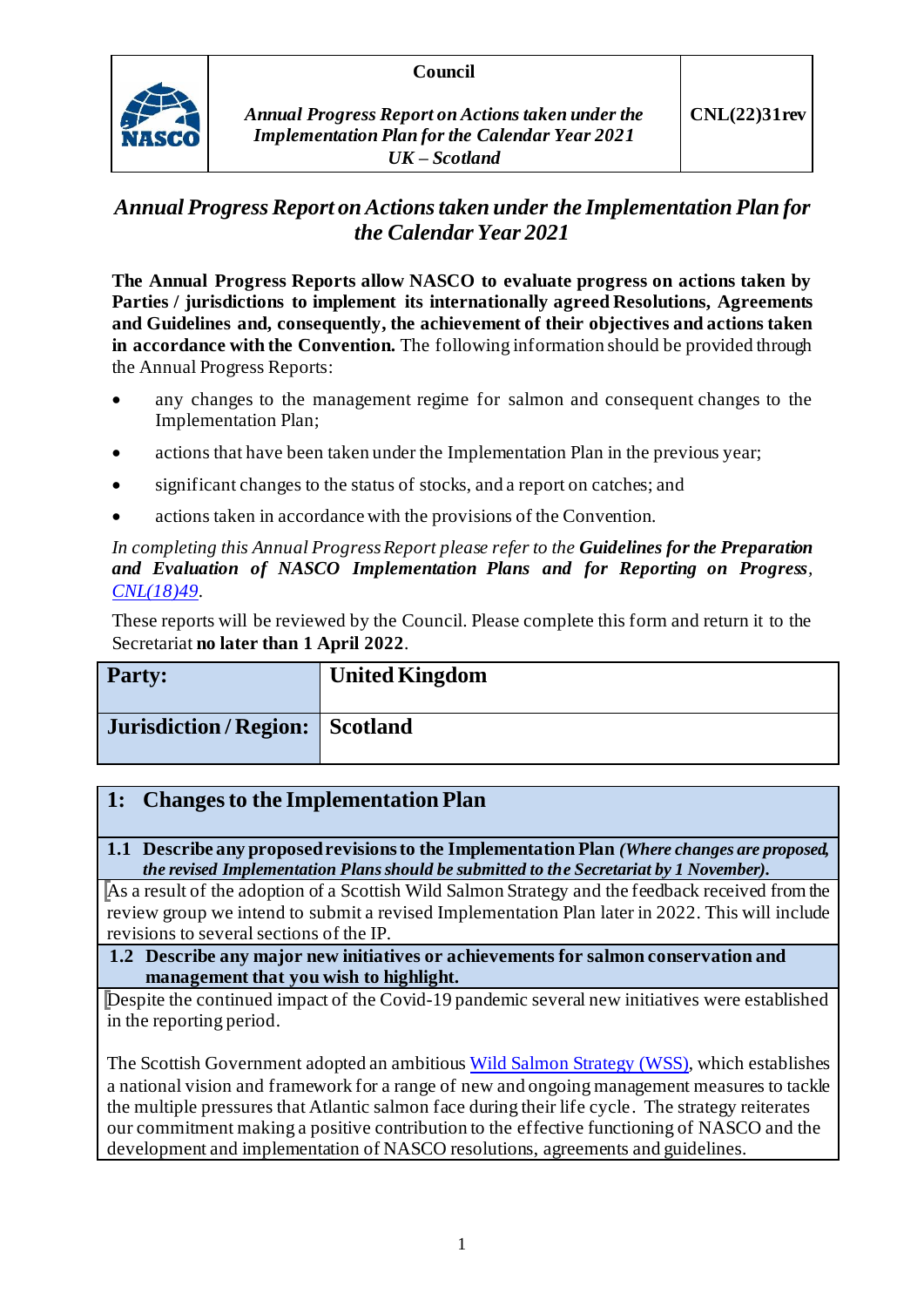The Scottish Government published it[s response](https://www.gov.scot/publications/salmon-interactions-working-group-report-scottish-government-response/) to the recommendations made by the Salmon Interactions Working Group (SIWG) to address the interactions between wild and farmed salmon in Scotland.

## Management of sea lice:

The SIWG response appointed the Scottish Environment Protection Agency (SEPA) as the lead body responsible for managing the risk to wild fish from sea lice from fish farms. In December 2021 SEPA issued a consultation on a proposed risk-based framework for managing interaction between sea lice from marine finfish farms and wild Atlantic salmon. The proposed framework will assess new and expanding farms on the risk posed to wild salmon post-smolts as they migrate through defined wild salmon protection zones.

In March 2021 the Fish Farming Businesses (Reporting) (Scotland) Order 2020 came in to force. It requires mandatory reporting of average number of female sea lice per fish per fish farm site. The provisions of the Order introduce a change in sea lice reporting, details of which can be found in a [topic sheet.](https://www.gov.scot/binaries/content/documents/govscot/publications/factsheet/2019/11/marine-scotland-topic-sheets-aquaculture/documents/the-regulation-of-sea-lice-in-scotland-updated-june-2019/the-regulation-of-sea-lice-in-scotland-updated-june-2019/govscot%3Adocument/71%2BThe%2BRegulation%2Bof%2BSea%2BLice%2Bin%2BScotland%2B2021.pdf) The data are published o[n Scotland's Aquaculture Website](https://scottishepa.maps.arcgis.com/apps/webappviewer/index.html?id=2218824350e5470e8026076d4138da58) to promote transparency.

The Scottish Government awarded a grant of £400,000 for The West Coast Tracking project (WCTP), to improve understating of the routes salmon smolts take as they leave rivers and enter the coastal zone. Data collected from Year 1 (2021) of the project showed that upon leaving rivers, salmon smolts disperse widely along the west coast and use many migration routes. Year 2 (2022) will focus on the routes salmon smolts take through sea lochs, with particular emphasis on areas with marine developments, including aquaculture and renewable energy installations. The data from the WCTP will inform the smolt swimming model, which will be used to support the implementation of the proposed SEPA sea lice framework.

#### Management of farmed escapes:

The SIWG response announced a commitment to strengthen controls on fish escapes and to introduce penalties for fish farm escapes with the ultimate aim of ring-fencing or redistributing this money to support wild salmonid conservation and research.

A [Code of Practice](https://www.gov.scot/binaries/content/documents/govscot/publications/advice-and-guidance/2021/06/aquaculture-code-practice-containment-prevention-escape-fish-fish-farms-relation-marine-mammal-interactions/documents/aquaculture-code-practice-containment-prevention-escape-fish-fish-farms-relation-marine-mammal-interactions/aquaculture-code-practice-containment-prevention-escape-fish-fish-farms-relation-marine-mammal-interactions/govscot%3Adocument/aquaculture-code-practice-containment-prevention-escape-fish-fish-farms-relation-marine-mammal-interactions.pdf) covering the Containment of and Prevention of Escape of Fish on Fish Farms in relation to Marine Mammal Interactions was legally adopted in November 2021. We are also revising the Scottish Technical Standard for Finfish Aquaculture, which determines technical requirements for fish farm equipment in order to help prevent escapes of finfish as a result of technical failure and related issues at Scottish finfish farms. Any suspected escape from a fish farm, or circumstances which give rise to a significant risk of escape, must be reported to the Scottish Government immediately. Details of all escape or suspected escape events are [published online](http://aquaculture.scotland.gov.uk/data/fish_escapes.aspx).

The [Draft National Planning Framework 4](https://www.gov.scot/binaries/content/documents/govscot/publications/consultation-paper/2021/11/scotland-2045-fourth-national-planning-framework-draft/documents/scotland-2045-fourth-national-planning-framework/scotland-2045-fourth-national-planning-framework/govscot%3Adocument/scotland-2045-fourth-national-planning-framework.pdf?forceDownload=true) (NPF4), which was published in November 2021, sets out how our approach to planning and development will help to achieve a net zero, sustainable Scotland by 2045. Policies on aquaculture aim to minimise its potential impacts on the environment and for example include the policy that further open pen fish farm developments for salmon and seatrout on the north and east coasts of mainland Scotland should not be supported in order to safeguard migratory fish species.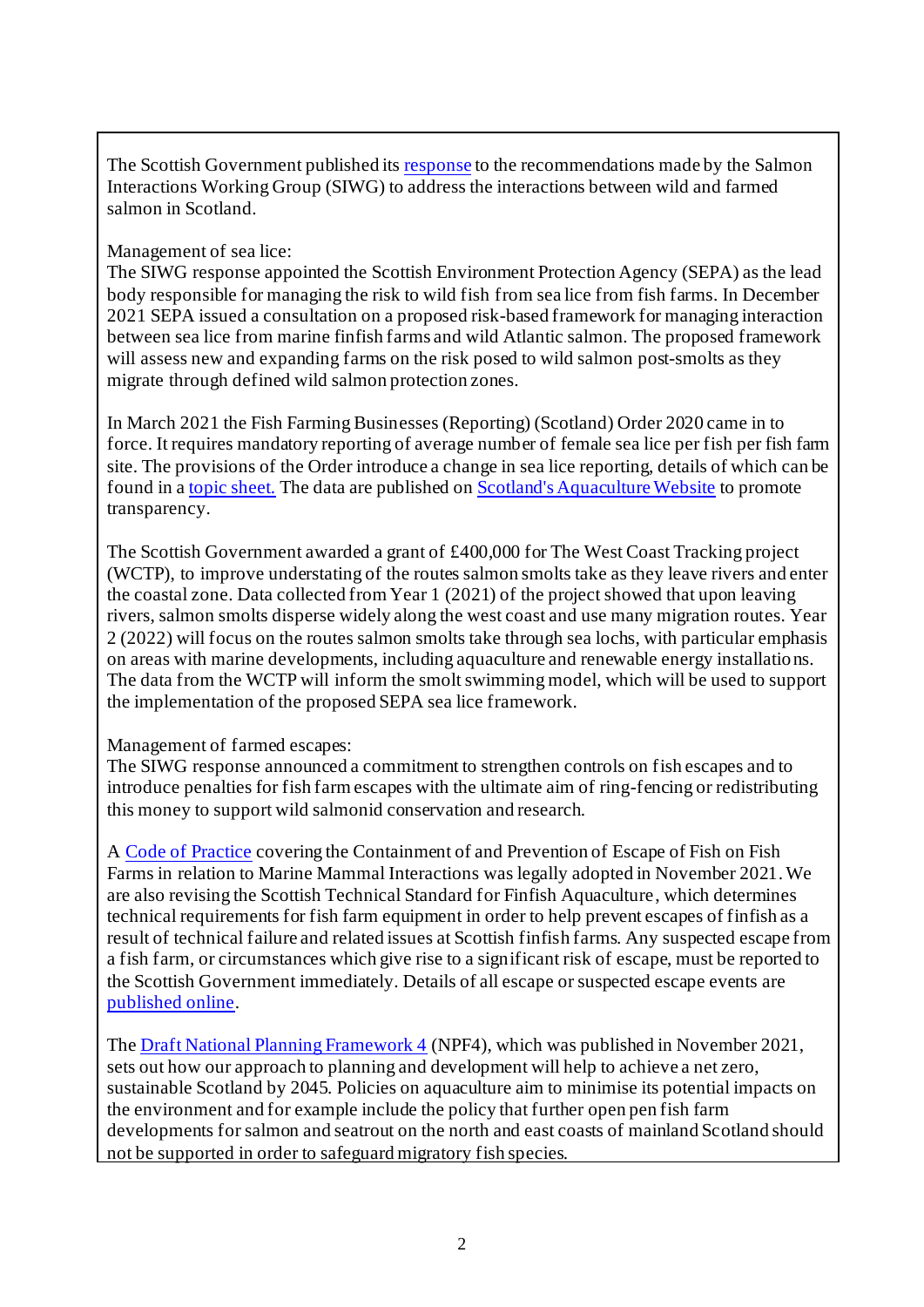## Habitat protection and restoration:

Scotland's thir[d River Basin Management Plans](https://www.sepa.org.uk/environment/water/river-basin-management-planning/) were published by SEPA, on behalf of the Scottish Government, on 22 December 2021. The Plans set out revised objectives for the 2021- 2027 period, and the associated work programme aims to ensure that 81% (currently 66%) of Scotland's water bodies achieve a 'good' or better classification by 2027, and continue to improve as natural conditions recover beyond that date. SEPA also receives approximately 4,000 applications each year for new activities or changes to existing activities, and through the Water Environment (Controlled Activities) Scotland Regulations 2011 authorisation process sets conditions to protect the water environment.

## **2: Stock status and catches.**

#### **2.1 Provide a description of any new factors that may affect the abundance of salmon stocks significantly and, if there has been any significant change in stock status since the development of the Implementation Plan, provide a brief (200 word max) summary of these changes.**

As in 2020, the Covid-19 pandemic had a negative impact on Scottish salmon fisheries during the 2021 season through restrictions on national and international travel between January and April. Information collected by Marine Scotland on fishing effort shows a decrease in effort during January to April 2021 compared to the same months in 2019 (the last year not impacted by Covid-19 restrictions). This decrease in effort is likely to have contributed to lower than expected catches and makes comparisons with previous years challenging. Low water in the late summer and autumn will also have led to a reduction in effort, and catches, in some areas. Although both the decrease in effort due to Covid-19 and reduced flow are accounted for in the stock assessments (Action F1-1) it does further complicate among year comparisons of catches.

**2.2 Provide the following information on catches:** *(nominal catch equals reported quantity of salmon caught and retained in tonnes 'round fresh weight' (i.e. weight of whole, ungutted, unfrozen fish) or 'round fresh weight equivalent').*

| (a) provisional nominal   | In-river                                                             | Estuarine                                                                    | Coastal        | Total |
|---------------------------|----------------------------------------------------------------------|------------------------------------------------------------------------------|----------------|-------|
| catch (which may be       | 4.6                                                                  | 2.1                                                                          | $\overline{0}$ | 6.7   |
| subject to revision) for  |                                                                      |                                                                              |                |       |
| $2021$ (tonnes)           |                                                                      |                                                                              |                |       |
| (b) confirmed nominal     | 11                                                                   | 2.6                                                                          | $\theta$       | 13.6  |
| catch of salmon for       |                                                                      |                                                                              |                |       |
| $2020$ (tonnes)           |                                                                      |                                                                              |                |       |
| (c) estimated             | 0.46                                                                 | 0.21                                                                         | $\overline{0}$ | 0.67  |
| unreported catch for      |                                                                      |                                                                              |                |       |
| $2021$ (tonnes)           |                                                                      |                                                                              |                |       |
| (d) number and            | 34,074 salmon were caught and released in rod $\&$ line recreational |                                                                              |                |       |
| percentage of salmon      | fisheries in 2021 (95% of the total rod catch).                      |                                                                              |                |       |
| caught and released in    |                                                                      |                                                                              |                |       |
| recreational fisheries in | See also: Salmon fishery statistics - 2021 (www.gov.scot)            |                                                                              |                |       |
| 2021                      |                                                                      |                                                                              |                |       |
|                           |                                                                      | Scotland's official catch statistics for 2021 were published on 1 June 2022. |                |       |
|                           |                                                                      | This section was therefore updated in June 2022 when confirmed catch for     |                |       |
|                           | 2021 was provided to NASCO.                                          |                                                                              |                |       |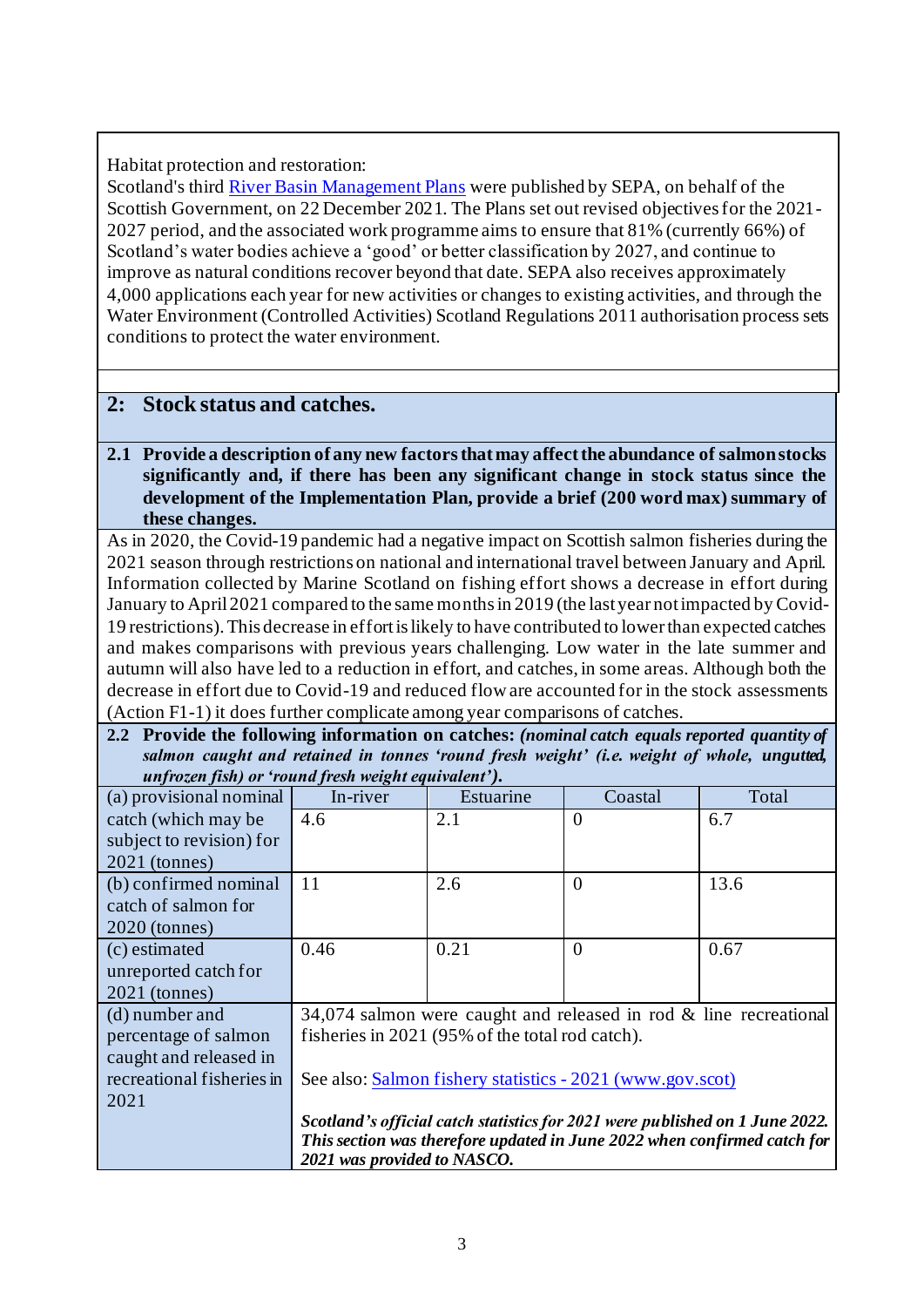## **3: Implementation Plan Actions.**

#### **3.1 Provide an update on progress on actions relating to the Management of Salmon Fisheries** *(section 2.9 of the Implementation Plan).*

*Note: the reports under 'Progress on action to date' should provide a brief overview of each action. For all actions, provide clear and concise quantitative information to demonstrate progress. In circumstances where quantitative information cannot be provided for a particular action because of its nature, a clear rationale must be given for not providing quantitative information and other information should be provided to enable progress with that action to be evaluated. While referring to additional material (e.g. via links to websites) may assist those seeking more detailed information, this will not be evaluated by the Review Group.*

| <b>Action</b> | Description of action                                                                                                                                                                                             | Continued annual assessment of Scotland's stocks using an                                                                                                                                                                                                                                                                                                                                                                                                                                                                                                                                                                                                                                                                                                                                                                                                                                                                                                                                                                                                                                                                                                                                                                                                                                                                                                                                                                                                                             |
|---------------|-------------------------------------------------------------------------------------------------------------------------------------------------------------------------------------------------------------------|---------------------------------------------------------------------------------------------------------------------------------------------------------------------------------------------------------------------------------------------------------------------------------------------------------------------------------------------------------------------------------------------------------------------------------------------------------------------------------------------------------------------------------------------------------------------------------------------------------------------------------------------------------------------------------------------------------------------------------------------------------------------------------------------------------------------------------------------------------------------------------------------------------------------------------------------------------------------------------------------------------------------------------------------------------------------------------------------------------------------------------------------------------------------------------------------------------------------------------------------------------------------------------------------------------------------------------------------------------------------------------------------------------------------------------------------------------------------------------------|
| $F1-1:$       | (as submitted in the $IP$ ):                                                                                                                                                                                      | adult based assessment method based on rod catch                                                                                                                                                                                                                                                                                                                                                                                                                                                                                                                                                                                                                                                                                                                                                                                                                                                                                                                                                                                                                                                                                                                                                                                                                                                                                                                                                                                                                                      |
|               |                                                                                                                                                                                                                   | information and additional ancillary data.                                                                                                                                                                                                                                                                                                                                                                                                                                                                                                                                                                                                                                                                                                                                                                                                                                                                                                                                                                                                                                                                                                                                                                                                                                                                                                                                                                                                                                            |
|               | Expected outcome                                                                                                                                                                                                  | Various aspects of the process are published in peer reviewed                                                                                                                                                                                                                                                                                                                                                                                                                                                                                                                                                                                                                                                                                                                                                                                                                                                                                                                                                                                                                                                                                                                                                                                                                                                                                                                                                                                                                         |
|               | (as submitted in the $IP$ ):                                                                                                                                                                                      | journals in advance of the 2022 fishing season, recognising the                                                                                                                                                                                                                                                                                                                                                                                                                                                                                                                                                                                                                                                                                                                                                                                                                                                                                                                                                                                                                                                                                                                                                                                                                                                                                                                                                                                                                       |
|               |                                                                                                                                                                                                                   | robustness of Scotland's assessment.                                                                                                                                                                                                                                                                                                                                                                                                                                                                                                                                                                                                                                                                                                                                                                                                                                                                                                                                                                                                                                                                                                                                                                                                                                                                                                                                                                                                                                                  |
|               | Progress on action to<br>date<br>(Provide a brief overview<br>with a quantitative<br>measure, or other justified<br>evaluation, of progress.<br>Other material (e.g.<br>website links) will not be<br>evaluated): | The status of the stocks in assessable areas is estimated<br>annually and expressed as the average probability that<br>the potential egg deposition exceeded the egg requirement<br>over the previous 5 years. Stocks are allocated to one of<br>three categories; 1 (greater than 80% chance of meeting<br>CL), 2 (between 60% and 80%), and 3 (less than 60%).<br>The conservation status of stocks was assessed using data<br>for the return years 2016 to 2020, and was used to inform<br>management measures for these stocks that will apply<br>for the 2022 season. In 2020 fisheries, and therefore<br>catches, were impacted by travel restrictions imposed<br>during the Covid-19 pandemic. Methods were developed,<br>and published, which account for this reduction in effort<br>in the stock assessment process. These methods were<br>used for the 2020 stock assessments and will be applied<br>to the 2021 assessments.<br>Of the areas assessed for the 2022 season, 35 (20%) were<br>categorised as grade $1, 37$ (21%) as grade 2 and the<br>remaining 101 (59%) as grade 3. Weighting these data by<br>the most recent estimated stock size in the areas assessed,<br>78% of the Scottish salmon stock was associated with<br>grade 1 areas, 16% with grade 2 areas and 6% with areas<br>categorised as grade 3.<br>The Salmon Conservation Regulations for 2022 were laid<br>in the Scottish Parliament in December 2021 and are in<br>force from 1 April 2022. |
|               |                                                                                                                                                                                                                   |                                                                                                                                                                                                                                                                                                                                                                                                                                                                                                                                                                                                                                                                                                                                                                                                                                                                                                                                                                                                                                                                                                                                                                                                                                                                                                                                                                                                                                                                                       |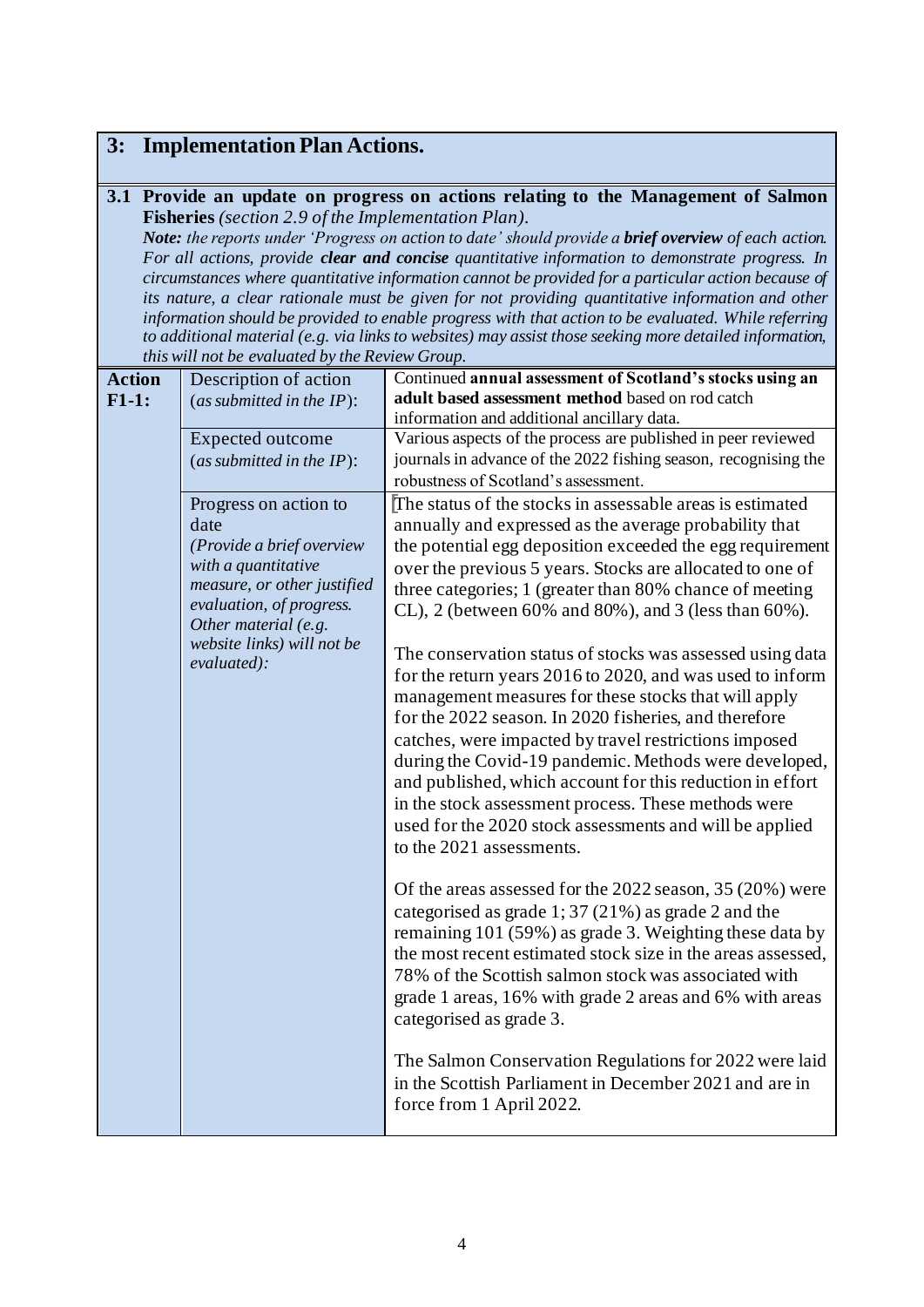|                           | Current status of action:<br>If 'Completed', has the<br>action achieved its<br>objective?                                                                                                          | Work on developing and publishing the assessment<br>methods is ongoing. After being heavily impacted by the<br>pandemic it is hoped that progress will be made on<br>publishing the methods during 2022.<br><b>Ongoing</b>                                                                                                                                                                                                                                                                                                                                                 |
|---------------------------|----------------------------------------------------------------------------------------------------------------------------------------------------------------------------------------------------|----------------------------------------------------------------------------------------------------------------------------------------------------------------------------------------------------------------------------------------------------------------------------------------------------------------------------------------------------------------------------------------------------------------------------------------------------------------------------------------------------------------------------------------------------------------------------|
| <b>Action</b><br>$F1-2$ : | Description of action<br>(as submitted in the $IP$ ):<br><b>Expected outcome</b><br>(as submitted in the $IP$ ):                                                                                   | Development of a complementary juvenile assessment tool<br>based on a strategically designed programme of electrofishing<br>(National Electrofishing Programme for Scotland: NEPS)<br>delivered through local fisheries management organisations.<br>An adult based assessment method, based on rod catch<br>information and additional ancillary data, read alongside a<br>juvenile assessment tool, based on electrofishing data collected<br>at a local level, deliver a greater level of confidence in the                                                             |
|                           | Progress on action to<br>date<br>(Provide a brief overview<br>with a quantitative<br>measure, or other justified<br>evaluation, of progress.<br>Other material (e.g.<br>website links) will not be | status of Scotland's wild Atlantic salmon stocks and a better<br>measure of the potential impact of our measures to mitigate the<br>pressures on the stocks.<br>A peer reviewed paper was produced in 2019 that<br>outlined an approach for setting benchmarks for expected<br>(healthy) juvenile salmon densities. In 2018 the National<br>Electrofishing Programme for Scotland (NEPS) was<br>developed using a Generalised Random Tessellation<br>Stratified survey design. The NEPS programme<br>consisting of 810 survey sites was completed in 2018 and              |
|                           | evaluated):                                                                                                                                                                                        | 2019 and reported in 2019 and 2020. It was not possible<br>to undertake the survey programme during 2020 due to<br>travel and other constraints associated with the<br>Coronavirus pandemic. A survey was undertaken again in<br>2021 with a new survey design that reflected changes to<br>the sample frame associated with removal of barriers,<br>identification of new barriers or other local management<br>priorities and contributions (e.g. increased sample<br>densities). These NEPS 2021 data are the focus of current<br>analysis that aims to report in 2022. |
|                           |                                                                                                                                                                                                    | The 2020 NEPS report explored approaches for<br>combining surveys across years and for combining<br>separate surveys within years to obtain regional<br>assessments. The 2022 report will explore the effects of<br>changing the sample frame as well as making<br>comparisons to stock status in previous years.                                                                                                                                                                                                                                                          |
|                           |                                                                                                                                                                                                    | Future work will develop a long-term (5-10 year) survey<br>design that aims to meet the requirements of both national<br>and local fisheries management.                                                                                                                                                                                                                                                                                                                                                                                                                   |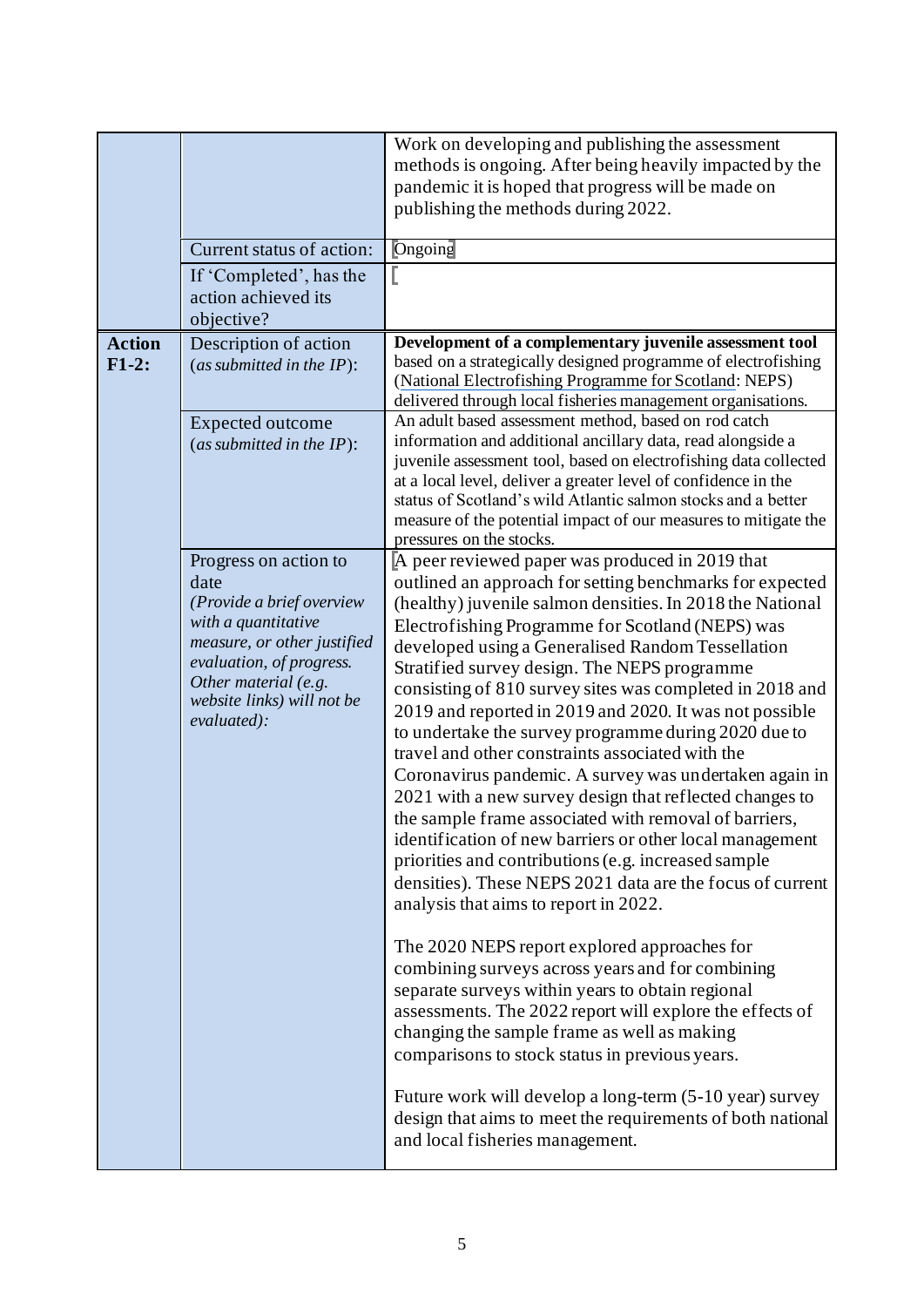|               | Current status of action:                        | Ongoing                                                                                                                       |
|---------------|--------------------------------------------------|-------------------------------------------------------------------------------------------------------------------------------|
|               | If 'Completed', has the                          |                                                                                                                               |
|               | action achieved its                              |                                                                                                                               |
|               | objective?                                       |                                                                                                                               |
| <b>Action</b> | Description of action                            | A small research study conducted over three-years with three                                                                  |
| $F1-3:$       | (as submitted in the $IP$ ):                     | main goals: 1) to assess immediate effects of catch-and-release                                                               |
|               |                                                  | angling on the physiology and behaviour of adult Atlantic                                                                     |
|               |                                                  | salmon; 2) to study, for the first time in the context of catch-                                                              |
|               |                                                  | and-release angling, transgenerational effects of maternal stress                                                             |
|               |                                                  | on offspring physiology and behaviour; and 3) potentially to<br>provide new understanding of the impacts of catch-and-release |
|               |                                                  | angling for consideration in guidelines for anglers and models                                                                |
|               |                                                  | underpinning national fishery regulations.                                                                                    |
|               | Expected outcome                                 | This project will provide the first scientific evidence for                                                                   |
|               | (as submitted in the $IP$ ):                     | incorporating lethal and sub-lethal effects of catch-and-release                                                              |
|               |                                                  | into MSS's estimates of spawning escapement and                                                                               |
|               |                                                  | conservation limits. The information will be important for                                                                    |
|               |                                                  | devising catch-and-release protocols and setting angling<br>seasons if effects of catch-and-release are sensitive to time     |
|               |                                                  | from spawning. Findings will be disseminated by MSS through                                                                   |
|               |                                                  | FMS, the IFM and the International Council for Exploration of                                                                 |
|               |                                                  | the Seas working groups to NASCO.                                                                                             |
|               | Progress on action to                            | The PhD has been completed successfully and the first                                                                         |
|               | date                                             | resulting paper has been published (Papatheodoulou et al.,                                                                    |
|               | (Provide a brief overview<br>with a quantitative | 2021: Simulated pre-spawning catch and release of wild                                                                        |
|               | measure, or other justified                      | Atlantic salmon (Salmo salar) results in faster fungal                                                                        |
|               | evaluation, of progress.                         | spread and opposing effects on female and male proxies<br>of fecundity. Canadian Journal of Fisheries and Aquatic             |
|               | Other material (e.g.                             | Sciences.)                                                                                                                    |
|               | website links) will not be                       |                                                                                                                               |
|               | evaluated):                                      | The study "examined how stressors related to catch and                                                                        |
|               |                                                  | release experienced shortly before spawning affects adult                                                                     |
|               |                                                  | mortality, vulnerability to Saprolegnia spp., and                                                                             |
|               |                                                  | reproductive traits. Adult salmon were collected from the                                                                     |
|               |                                                  | river Blackwater, Scotland, towards the end of their                                                                          |
|               |                                                  | migration and were exposed to one of four protocols                                                                           |
|               |                                                  | comprising exercise and air exposure of different                                                                             |
|               |                                                  | durations. The experimental stressors increased the                                                                           |
|               |                                                  | growth rate of the fungus Saprolegnia spp. over the body                                                                      |
|               |                                                  | of the fish. Moreover, male salmon from the most                                                                              |
|               |                                                  | disturbed group exhibited an increase in the maximum                                                                          |
|               |                                                  | duration of their sperm motility. Lastly, females that                                                                        |
|               |                                                  | experienced exercise and (or) air exposure spawned at the                                                                     |
|               |                                                  | usual time but with fewer eggs. These suggest that there<br>may be benefits from preventing angling close to the time         |
|               |                                                  | of spawning."                                                                                                                 |
|               |                                                  |                                                                                                                               |
|               | Current status of action:                        | Ongoing                                                                                                                       |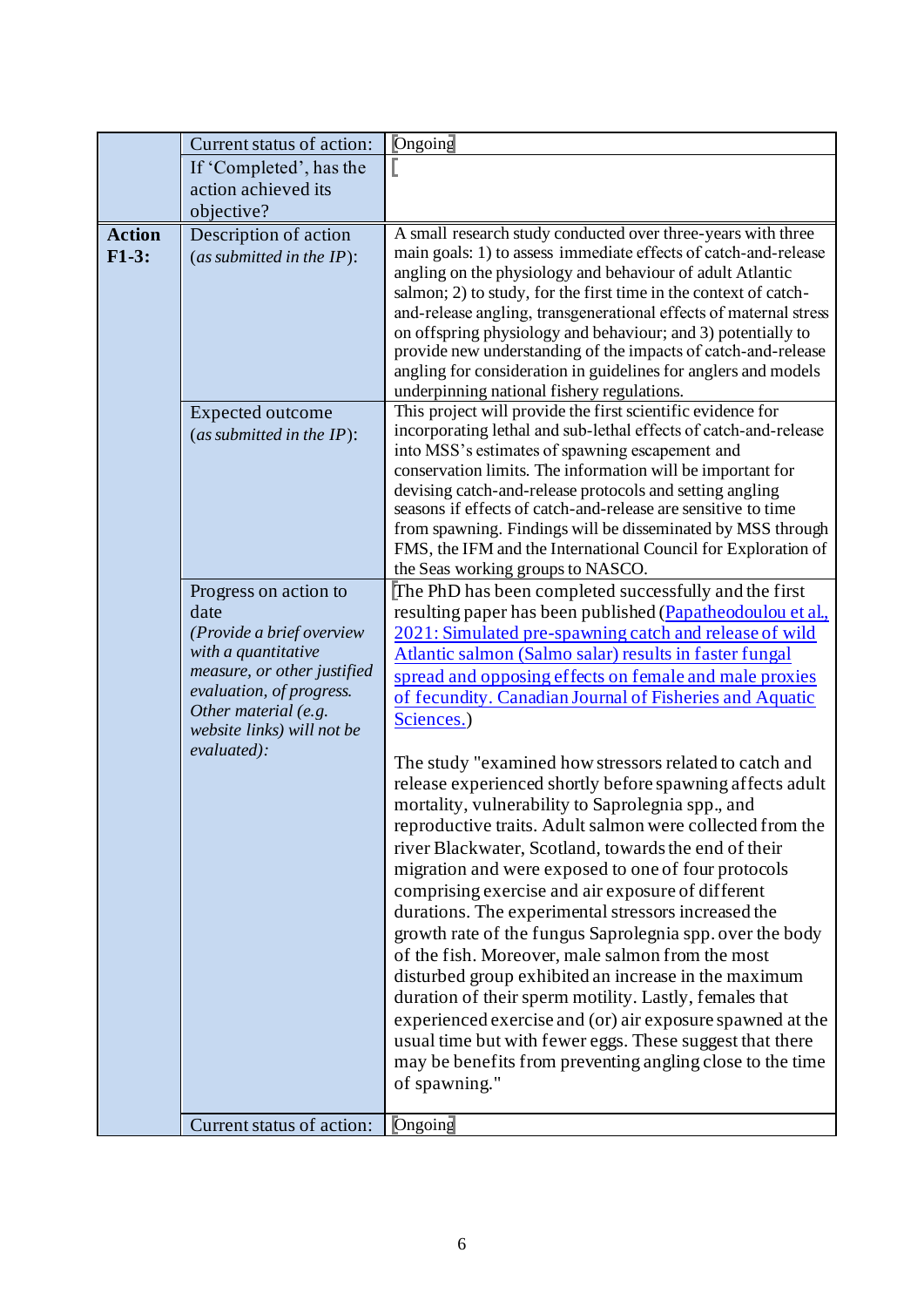|                      | If 'Completed', has the<br>action achieved its<br>objective?                                                                                                                                                      |                                                                                                                                                                                                                                                                                                                                                                                                                                                                     |
|----------------------|-------------------------------------------------------------------------------------------------------------------------------------------------------------------------------------------------------------------|---------------------------------------------------------------------------------------------------------------------------------------------------------------------------------------------------------------------------------------------------------------------------------------------------------------------------------------------------------------------------------------------------------------------------------------------------------------------|
| <b>Action</b><br>F2: | Description of action<br>(as submitted in the $IP$ ):                                                                                                                                                             | Review of Scotland's inshore marine gill net legislation.<br>Illegal gill netting, very close to the shore, remains a recurrent<br>issue, because the existing regulation allows illegal operators<br>to claim that they are targeting species other than Atlantic<br>salmon and sea trout. We will consider introducing new<br>legislation to prohibit the deployment of gill nets where this<br>could result in a high risk of a salmon and/or sea trout bycatch. |
|                      | Expected outcome<br>(as submitted in the $IP$ ):                                                                                                                                                                  | Reduced illegal wild Atlantic salmon catches by the end of the<br>five-year NASCO plan period.                                                                                                                                                                                                                                                                                                                                                                      |
|                      | Progress on action to<br>date<br>(Provide a brief overview<br>with a quantitative<br>measure, or other justified<br>evaluation, of progress.<br>Other material (e.g.<br>website links) will not be<br>evaluated): | The Scottish Wild Salmon Strategy commits to a wider<br>review of the offences and penalties available to<br>effectively deter the illegal exploitation of salmon in<br>Scotland. A detailed programme of work will be<br>developed and published in 2022                                                                                                                                                                                                           |
|                      | Current status of action:<br>If 'Completed', has the                                                                                                                                                              | $\sqrt{\text{Ongoing}}$                                                                                                                                                                                                                                                                                                                                                                                                                                             |
|                      | action achieved its<br>objective?                                                                                                                                                                                 |                                                                                                                                                                                                                                                                                                                                                                                                                                                                     |

#### **3.2 Provide an update on progress on actions relating to Habitat Protection and Restoration** *(section 3.5 of the Implementation Plan).*

*Note: the reports under 'Progress on action to date' should provide a brief overview of each action. For all actions, provide clear and concise quantitative information to demonstrate progress. In circumstances where quantitative information cannot be provided for a particular action because of its nature, a clear rationale must be given for not providing quantitative information and other information should be provided to enable progress with that action to be evaluated. While referring to additional material (e.g. via links to websites) may assist those seeking more detailed information, this will not be evaluated by the Review Group.*

| <b>Action</b><br>$H1-1:$ | Description of action<br>(as submitted in the $IP$ ): | Reductions in point source and diffuse pollution will be<br>achieved through River Basin Management Planning (RBMP)<br>and associated Regulations including "General Binding Rules"<br>(GBRs). Adherence to other guidelines, such as Managing<br>forest operations to protect the water environment, will also<br>contribute to the reduction of diffuse pollution. GBRs include a<br>range of land use requirements to reduce diffuse pollution<br>through measures such as buffer strips to reduce fine sediment<br>and nutrient delivery and encourage the growth of riparian<br>vegetation. |
|--------------------------|-------------------------------------------------------|--------------------------------------------------------------------------------------------------------------------------------------------------------------------------------------------------------------------------------------------------------------------------------------------------------------------------------------------------------------------------------------------------------------------------------------------------------------------------------------------------------------------------------------------------------------------------------------------------|
|                          |                                                       | In RBMP cycle 1 there were 14 Priority Catchments selected<br>where SEPA worked with farmers to reduced diffuse pollution.<br>In RBMP cycle 2 from 2015 to 2021 all other predominantly<br>agricultural catchments (57 in total) have been selected with<br>audits of all farms to reduce diffuse pollution. To date SEPA                                                                                                                                                                                                                                                                        |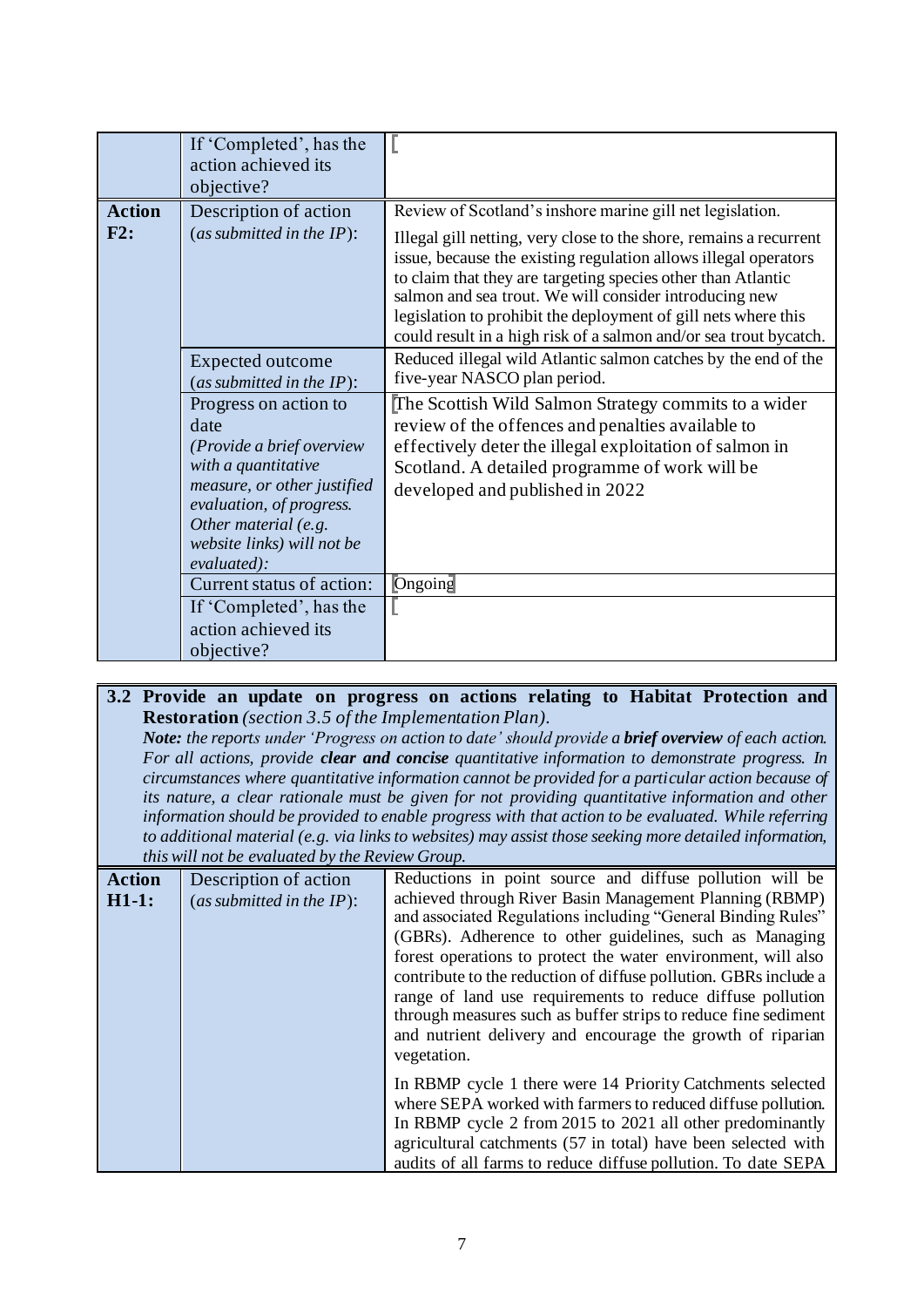|                                                                                                                                                                                                                   | has visited 5277 farming units in 43 of the 57 Priority<br>catchments.                                                                                                                                                                                                                                                                                                                                                                                                                                                                                                                                                                                                                                          |
|-------------------------------------------------------------------------------------------------------------------------------------------------------------------------------------------------------------------|-----------------------------------------------------------------------------------------------------------------------------------------------------------------------------------------------------------------------------------------------------------------------------------------------------------------------------------------------------------------------------------------------------------------------------------------------------------------------------------------------------------------------------------------------------------------------------------------------------------------------------------------------------------------------------------------------------------------|
|                                                                                                                                                                                                                   | Through RBMP the Diffuse Pollution Management Advisory<br>Group (DPMAG) was set up as partnership that focuses on<br>protecting and improving Scotland's water environment by<br>reducing rural diffuse pollution. DPMAG have developed a two<br>tiered strategy approach to reduce diffuse pollution in Scotland:<br>a national campaign to prevent water bodies from deteriorating<br>in status and make improvement where they are not far from a<br>status boundary; and a targeted approach in priority catchments.<br>The Rural Diffuse Pollution Plan for Scotland aims to ensure<br>that the key stakeholders in Scotland work in a co-ordinated way<br>to reduce diffuse pollution from rural sources. |
| <b>Expected outcome</b><br>(as submitted in the $IP$ ):                                                                                                                                                           | RBMPs utilise SEPA classification results to set objectives for<br>improving the water environment over a six year cycle, the<br>current being from 2015 to 2021. The third RBMPs will build<br>on the work completed under RBMP2 up to 2021 to reduce<br>point source and diffuse pollution pressures and will prioritise<br>future targets up to 2027.                                                                                                                                                                                                                                                                                                                                                        |
|                                                                                                                                                                                                                   | Once the new online, GIS pressures mapping tool is delivered,<br>our target will be for it to show a reduction, by the end of the<br>five-year NASCO plan period, in the river length affected by<br>acidification; point-source pollution; diffuse pollution; other<br>pollution; changing rainfall patterns; eutrophication; and/or<br>oligotrophication.                                                                                                                                                                                                                                                                                                                                                     |
| Progress on action to<br>date<br>(Provide a brief overview<br>with a quantitative<br>measure, or other justified<br>evaluation, of progress.<br>Other material (e.g.<br>website links) will not be<br>evaluated): | SEPA's most recent classification of Scotland's water<br>environment through River Basin Management Plans<br>(RBMPs) indicates 87% has good water quality up from<br>82% at the start of the second RBMPs in 2015. The<br>actions to address rural diffuse pollution and improve<br>wastewater infrastructure through the third RBMPs aim to<br>contribute to an overall improvement in water quality to<br>92% by 2027.                                                                                                                                                                                                                                                                                        |
|                                                                                                                                                                                                                   | Since 2010, at the start of the first RMBP, Scottish Water<br>has worked with SEPA to upgrade 104 wastewater<br>treatment works and 279 storm overflows by investing<br>£686 million to improve water quality. Through the third<br>RBMPs Scottish Water has committed to investing £150<br>million over the next 6 years to develop solutions for 40<br>wastewater treatment works and 24 storm overflows to<br>address the remaining impacts on water quality from<br>wastewater point sources.                                                                                                                                                                                                               |
|                                                                                                                                                                                                                   | To date SEPA has visited around 6,000 farming units in<br>47 of the 57 Priority catchments along with 3,000 revisits.<br>For example in the Tay and South Esk catchments<br>compliance with the diffuse pollution rules relating to                                                                                                                                                                                                                                                                                                                                                                                                                                                                             |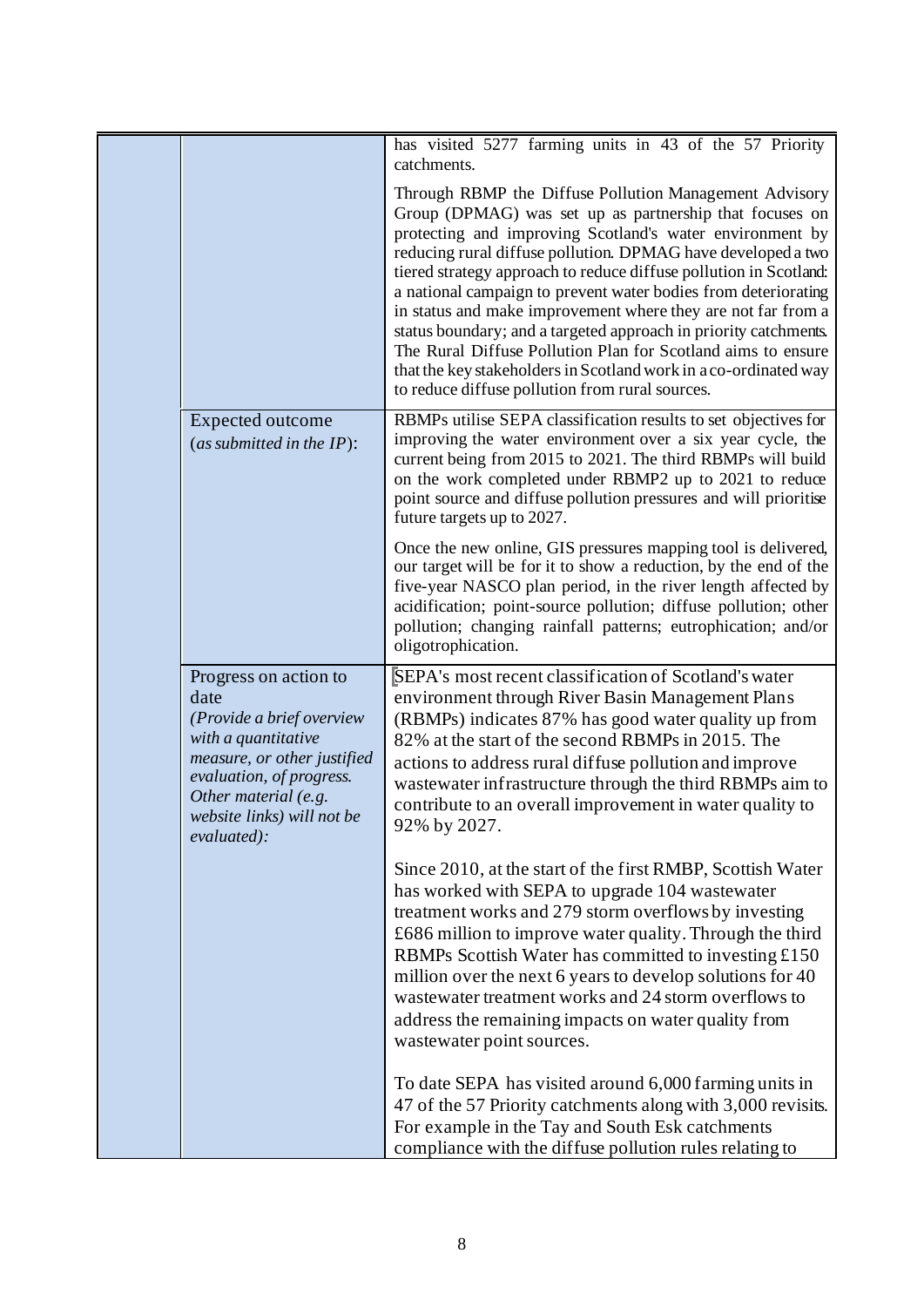|               |                                                  | cultivation has increased from 62% at the time of the first       |
|---------------|--------------------------------------------------|-------------------------------------------------------------------|
|               |                                                  | farm visit to 94% at the time of revisit.                         |
|               |                                                  |                                                                   |
|               |                                                  | The third RBMPs 2021-2027 set out the continuation of             |
|               |                                                  | this work, in the remaining 10 catchments (in addition to         |
|               |                                                  | 47 catchments where work is already underway).                    |
|               |                                                  | Measures to bring about more effective slurry                     |
|               |                                                  | management to reduce diffuse pollution risks have also            |
|               |                                                  | been introduced by means of The Water Environment                 |
|               |                                                  | (Controlled Activities) (Scotland) Amendment                      |
|               |                                                  | Regulations 2021.                                                 |
|               | Current status of action:                        | Ongoing                                                           |
|               | If 'Completed', has the                          |                                                                   |
|               | action achieved its                              |                                                                   |
|               | objective?                                       |                                                                   |
| <b>Action</b> | Description of action                            | Explore the benefit and feasibility of nutrient enrichment in     |
| $H1-2$ :      | (as submitted in the $IP$ ):                     | upland oligotrophic parts of river systems.                       |
|               | Expected outcome                                 | Our aspiration is that nutrient enrichment in upland oligotrophic |
|               | (as submitted in the $IP$ ):                     | parts of river systems improves the size, condition and therefore |
|               |                                                  | marine survival of smolts. Next stages of work are expected to    |
|               |                                                  | provide knowledge on how to add nutrients effectively on large    |
|               |                                                  | scale and across a range of river types.                          |
|               | Progress on action to                            | The first two years of field experiments in a PhD project         |
|               | date                                             | were completed to compare effects of nutrient pellets             |
|               | (Provide a brief overview                        | scattered or bagged and to monitor longitudinal effects of        |
|               | with a quantitative                              | nutrient additions through streams.                               |
|               | measure, or other justified                      |                                                                   |
|               | evaluation, of progress.<br>Other material (e.g. | Significant effects of nutrient additions on densities of         |
|               | website links) will not be                       | salmon parr from scatter treatment were measured. Other           |
|               | evaluated):                                      | data are being processed.                                         |
|               |                                                  |                                                                   |
|               |                                                  | Additionally, a review of applications of nutrient                |
|               |                                                  | additions has been published in Aquatic Conservation.             |
|               |                                                  | The review "considers the impact of increasing nutrient           |
|               |                                                  | limitation in temperate basin stream and river systems,           |
|               |                                                  | focusing on upland areas that currently or previously             |
|               |                                                  | supported wild Atlantic salmon populations. It found              |
|               |                                                  | evidence that growth and biomass of juvenile salmon can           |
|               |                                                  | be increased via appropriate additions of nutrients,              |
|               |                                                  | offering potential as a conservation tool. However, further       |
|               |                                                  | research is required to understand the long-term effects of       |
|               |                                                  | these additions on salmon populations and stream                  |
|               |                                                  | ecosystems, and to assess the vulnerability of downstream         |
|               |                                                  | habitats to eutrophication as a result. While purposeful          |
|               |                                                  | nutrient addition with the aim of enhancing and                   |
|               |                                                  | conserving salmonid populations may be justified in some          |
|               |                                                  | cases, it should be undertaken in an adaptive management          |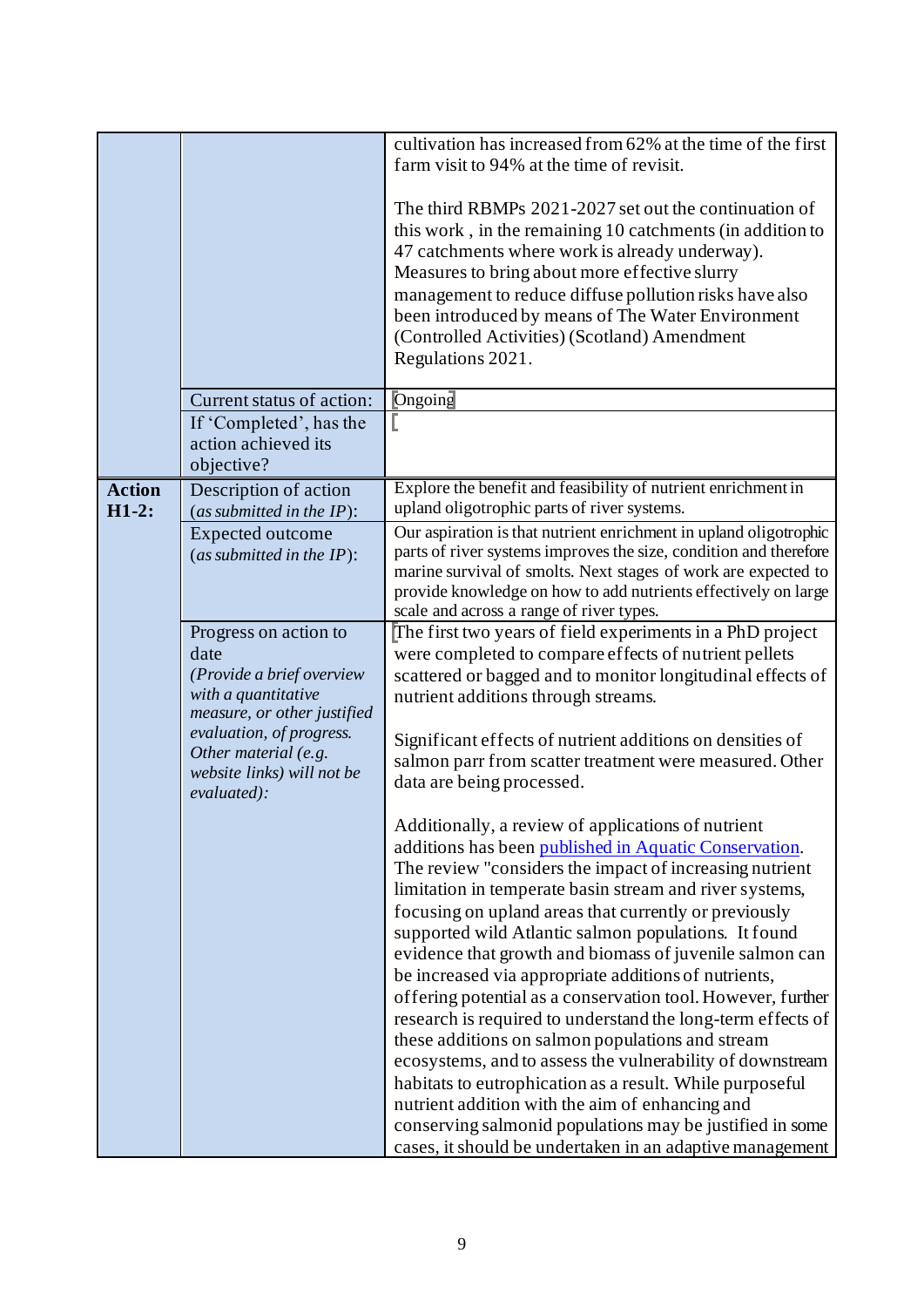|                      | Current status of action:<br>If 'Completed', has the<br>action achieved its                                                                  | framework. Further, nutrient addition should be linked to<br>nutrient retention and processing, and integrated into<br>large-scale habitat restoration and recovery efforts.<br>Finally, both the scientific and the management<br>community should recognise that the ecological costs and<br>benefits associated with adding nutrients to salmon<br>streams may change in a non-stationary world."<br>Ongoing |
|----------------------|----------------------------------------------------------------------------------------------------------------------------------------------|-----------------------------------------------------------------------------------------------------------------------------------------------------------------------------------------------------------------------------------------------------------------------------------------------------------------------------------------------------------------------------------------------------------------|
|                      | objective?                                                                                                                                   |                                                                                                                                                                                                                                                                                                                                                                                                                 |
| <b>Action</b><br>H2: | Description of action<br>(as submitted in the $IP$ ):                                                                                        | River Basin Management Plans (RBMP) have identified that the<br>main pressures on flows and levels in Scotland are from water                                                                                                                                                                                                                                                                                   |
|                      |                                                                                                                                              | abstractions or reservoirs used for hydroelectricity generation,<br>the irrigation of crops and the manufacture of food and drink<br>along with public water supplies to a lesser extent. This<br>assessment includes consideration of salmon flow requirements.                                                                                                                                                |
|                      |                                                                                                                                              | SEPA will work with hydroelectricity producers, farmers and<br>other businesses abstracting water or storing it in reservoirs, to<br>ensure that they take the actions necessary to improve water<br>flows and levels during the current RBMP cycle and beyond.                                                                                                                                                 |
|                      |                                                                                                                                              | Scottish Water is investing, in the current investment<br>programme 2015-21, to improve abstraction regimes in nine<br>water resource zones to ensure that there is sufficient water<br>remaining in the water bodies during periods of low rainfall.                                                                                                                                                           |
|                      |                                                                                                                                              | SEPA assesses any new abstraction proposal against standards<br>in the current regulatory framework to prevent deterioration of<br>good ecological status/ potential of the water environment and<br>protect wild salmon.                                                                                                                                                                                       |
|                      | Expected outcome<br>(as submitted in the $IP$ ):                                                                                             | River Basin Management Plans (RBMPs) utilise SEPA<br>classification results to set objectives for improving the water<br>environment over a six year cycle, the current RBMP2 being<br>from 2015 to 2021. The third RBMPs will build on the work<br>completed under RBMP2 up to 2021 to reduce abstraction and<br>flow regulation pressures and will prioritise future targets up to<br>2027.                   |
|                      |                                                                                                                                              | Once the new online, GIS pressures mapping tool has been<br>delivered, our target will be for it to show a reduction, by the<br>end of the five-year NASCO plan period, in the river length<br>affected by abstraction; flow regulation; upland/agriculture<br>land-use and drainage; and/or forestry drainage.                                                                                                 |
|                      | Progress on action to<br>date<br>(Provide a brief overview<br>with a quantitative<br>measure, or other justified<br>evaluation, of progress. | Scotland's water resources (flow and levels) are currently<br>classified by SEPA at 90% being in good condition in<br>2020 up from 88% in 2015 when the second River Basin<br>Management Plans (RBMPs) were published. Scotland's<br>third RBMPs sets out work to manage agricultural<br>irrigation; water use for hydropower generation; and                                                                   |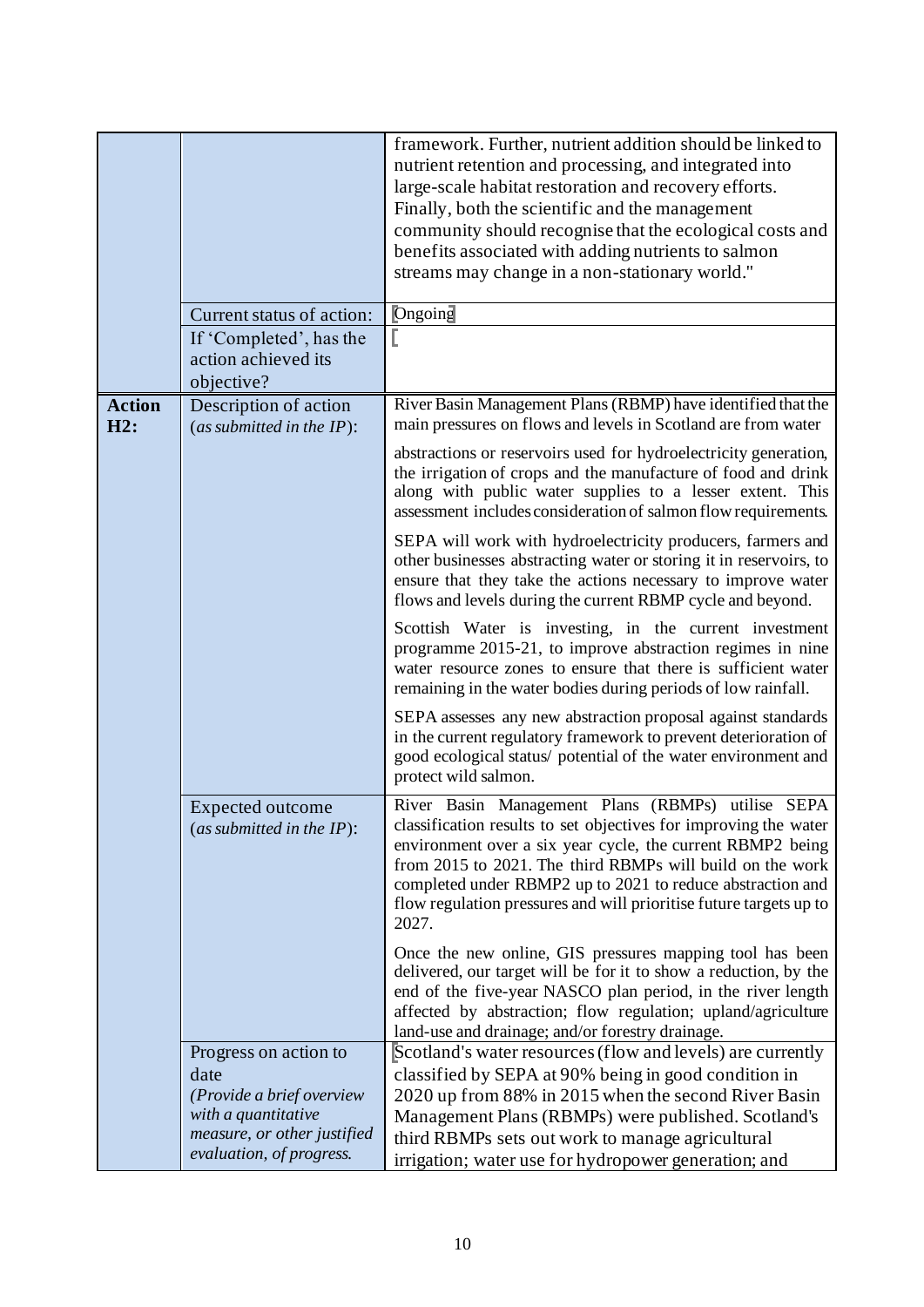|               | Other material (e.g.         | investment in public water supply aiming for a six-              |
|---------------|------------------------------|------------------------------------------------------------------|
|               | website links) will not be   | percentage point uplift in the condition of Scotland's           |
|               | evaluated):                  | water resources to 96% at good condition in 2027.                |
|               |                              |                                                                  |
|               |                              |                                                                  |
|               |                              | For example, during the third RBMP SEPA will finalise            |
|               |                              | its review of licences for 34 hydropower schemes across          |
|               |                              | Scotland to deliver improvements as required in flows            |
|               |                              | and levels.                                                      |
|               | Current status of action:    | Ongoing                                                          |
|               | If 'Completed', has the      |                                                                  |
|               | action achieved its          |                                                                  |
|               | objective?                   |                                                                  |
|               |                              |                                                                  |
| <b>Action</b> | Description of action        | Implement Scotland's Second Climate Change Adaptation            |
| H3:           | (as submitted in the $IP$ ): | Programme (SCCAP2). This will highlight Scotland's               |
|               |                              | adaptation priorities going forward.                             |
|               | Expected outcome             | Riparian shade to be increased in sensitive and appropriate      |
|               | (as submitted in the $IP$ ): | water bodies, through collaborative projects undertaken by       |
|               |                              | DSFBs and/or Fisheries Trusts.                                   |
|               | Progress on action to        | The updated Climate Change Plan details the Scottish             |
|               | date                         | Government's ambition to further increase and accelerate         |
|               | (Provide a brief overview    | woodland creation, aiming to plant 18,000 hectares a year        |
|               | with a quantitative          |                                                                  |
|               | measure, or other justified  | by 2024/25.                                                      |
|               | evaluation, of progress.     |                                                                  |
|               | Other material (e.g.         | The Scottish Wild Salmon Strategy includes a                     |
|               | website links) will not be   | commitment to improve the climate resilience of rivers           |
|               | evaluated):                  | through supporting targeted riparian tree planting and           |
|               |                              | natural regeneration. Riparian woodland is already               |
|               |                              | supported through the Forestry Grant Scheme but further          |
|               |                              | development to target funding will be undertaken through         |
|               |                              | 2022.                                                            |
|               |                              |                                                                  |
|               |                              | Scotland's Forestry Strategy 2019-2029 is supported by           |
|               |                              |                                                                  |
|               |                              | an Implementation Plan which is currently being updated          |
|               |                              | and will reinforce the Scottish Government's commitment          |
|               |                              | to riparian woodland creation.                                   |
|               | Current status of action:    | Ongoing                                                          |
|               | If 'Completed', has the      |                                                                  |
|               | action achieved its          |                                                                  |
|               | objective?                   |                                                                  |
| <b>Action</b> | Description of action        | Prevention of morphological impacts and passive recovery of      |
| H4:           | (as submitted in the $IP$ ): | watercourses will be achieved through the controlled activity    |
|               |                              | regulations (CAR) and associated "General Binding Rules" and     |
|               |                              | adherence to other guidelines such as the forest and water       |
|               |                              | guidelines. GBRs include requirements for buffer strips to       |
|               |                              | reduce fine sediment and nutrient delivery and encourage the     |
|               |                              | growth of riparian vegetation.                                   |
|               | Expected outcome             | River Basin Management Plans (RBMPs) utilise SEPA                |
|               |                              | classification results to set objectives for improving the water |
|               | (as submitted in the $IP$ ): |                                                                  |
|               |                              | environment over a six year cycle, the current RBMP2 being       |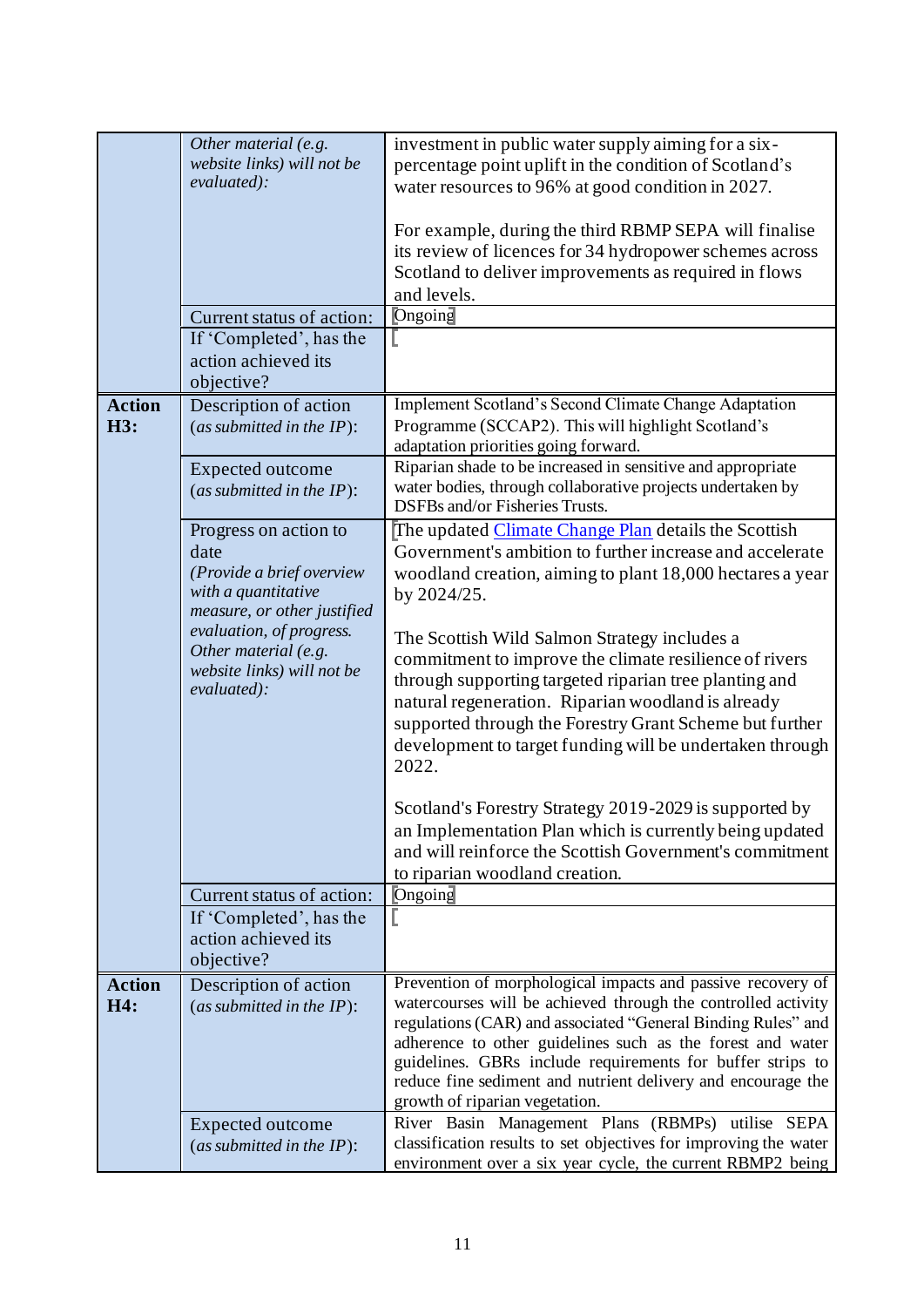|                      | Progress on action to<br>date<br>(Provide a brief overview<br>with a quantitative<br>measure, or other justified<br>evaluation, of progress.<br>Other material (e.g.<br>website links) will not be<br>evaluated): | from 2015 to 2021. The third RBMPs will build on the work<br>completed under RBMP2 up to 2021 to reduce morphology<br>pressures and will prioritise future targets up to 2027.<br>Once the new online, GIS pressures mapping tool is delivered,<br>our target will be for it to show a reduction, by the end of the<br>five-year NASCO plan period, in the river length affected by<br>sedimentation; loss of sediment transfer; lack of, or excessive,<br>large woody debris; canalisation/dredging/boulder removal.<br>SEPA assesses the physical condition of the water<br>environment to understand the extent and impacts of<br>modifications and structures, such as embankments;<br>culverts; and the widening and straightening of rivers.<br>The physical condition of Scotland's water environment<br>is now at good or better condition in 90% of waters.<br>Action to tackle modifications to the physical condition<br>of rivers and lochs through the third River Basin<br>Management Plans aim to see improvements to 92% at<br>good or better condition for physical condition by 2027<br>and 97% in the long-term through natural recovery. |
|----------------------|-------------------------------------------------------------------------------------------------------------------------------------------------------------------------------------------------------------------|--------------------------------------------------------------------------------------------------------------------------------------------------------------------------------------------------------------------------------------------------------------------------------------------------------------------------------------------------------------------------------------------------------------------------------------------------------------------------------------------------------------------------------------------------------------------------------------------------------------------------------------------------------------------------------------------------------------------------------------------------------------------------------------------------------------------------------------------------------------------------------------------------------------------------------------------------------------------------------------------------------------------------------------------------------------------------------------------------------------------------------------------------------------|
|                      | Current status of action:                                                                                                                                                                                         | Ongoing                                                                                                                                                                                                                                                                                                                                                                                                                                                                                                                                                                                                                                                                                                                                                                                                                                                                                                                                                                                                                                                                                                                                                      |
|                      | If 'Completed', has the<br>action achieved its<br>objective?                                                                                                                                                      |                                                                                                                                                                                                                                                                                                                                                                                                                                                                                                                                                                                                                                                                                                                                                                                                                                                                                                                                                                                                                                                                                                                                                              |
| <b>Action</b><br>H5: | Description of action<br>(as submitted in the $IP$ ):                                                                                                                                                             | The UK Forestry Standard (UKFS) and its supporting Forests<br>and Water Guidelines require that: 'Where new planting or<br>restocking is proposed within the catchments of water bodies at<br>risk of acidification, an assessment of the contribution of<br>forestry to acidification and the recovery process should be<br>carried out; details of the assessment procedure should be<br>agreed with the water regulatory authority'. This guidance,<br>agreed by the relevant forestry, water and nature conservation<br>authorities in the UK, describes how to meet this requirement,<br>including the need to undertake a critical load assessment where<br>new planting or restocking is proposed within the catchments of<br>water bodies that are failing or at risk of failing Good Ecological<br>Status due to acidification, and a site impact assessment where<br>felling is planned.<br>The benefits of riparian native woodland will be reinstated on<br>water courses as part of the initiative to moderate river<br>temperatures outlined in H3.                                                                                            |
|                      | <b>Expected outcome</b><br>(as submitted in the $IP$ ):                                                                                                                                                           | Once the new online, GIS pressures mapping tool is delivered,<br>our target will be for it to show a reduction, by the end of the<br>five-year NASCO plan period, in the river length affected by<br>loss of natural riparian vegetation and/or conifer afforestation.                                                                                                                                                                                                                                                                                                                                                                                                                                                                                                                                                                                                                                                                                                                                                                                                                                                                                       |
|                      | Progress on action to<br>date<br>(Provide a brief overview<br>with a quantitative                                                                                                                                 | The four administrations of the UK have begun work on<br>the review of the UK Forestry Standard (UKFS). The<br>review takes place every five years and the aim is to<br>update and publish the next version by the end of 2022.                                                                                                                                                                                                                                                                                                                                                                                                                                                                                                                                                                                                                                                                                                                                                                                                                                                                                                                              |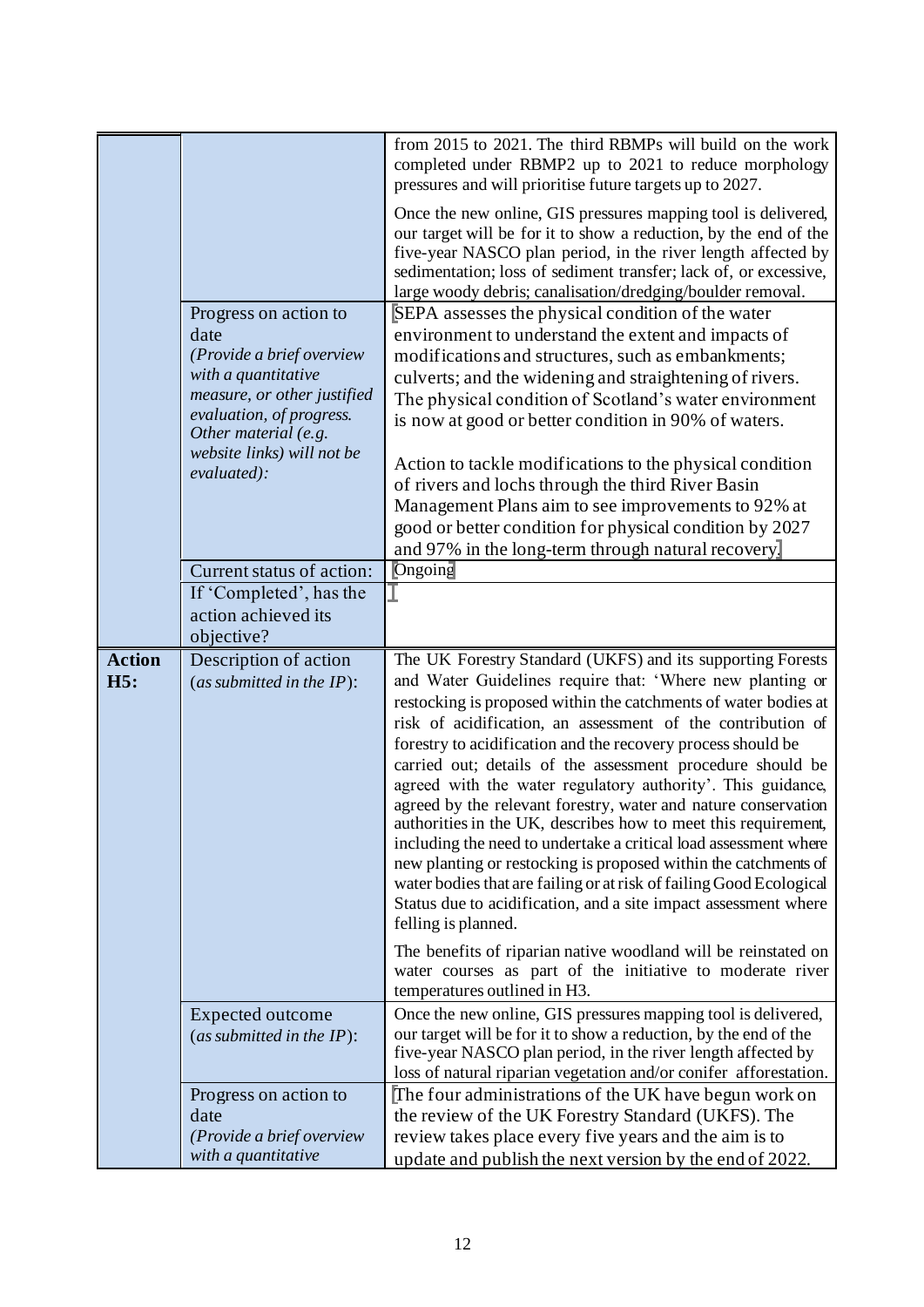|                                   | measure, or other justified<br>evaluation, of progress.<br>Other material (e.g.<br>website links) will not be<br>evaluated):<br>Current status of action:                                                         | The Standard includes good practice requirements to<br>enhance the resilience of forests and woodland to mitigate<br>the risks pose their sustainably by the effects of climate<br>change. Advice and information is available to help forest<br>managers implement the UKFS requirements to enhance<br>forest resilience and the potential of forests to protect<br>communities and the environment form the effects of<br>climate change.]<br>Ongoing   |
|-----------------------------------|-------------------------------------------------------------------------------------------------------------------------------------------------------------------------------------------------------------------|-----------------------------------------------------------------------------------------------------------------------------------------------------------------------------------------------------------------------------------------------------------------------------------------------------------------------------------------------------------------------------------------------------------------------------------------------------------|
|                                   | If 'Completed', has the<br>action achieved its<br>objective?                                                                                                                                                      |                                                                                                                                                                                                                                                                                                                                                                                                                                                           |
| <b>Action</b><br>H <sub>6</sub> : | Description of action<br>(as submitted in the $IP$ ):                                                                                                                                                             | Scotland's River Basin Management Plans (RBMPs), published<br>in 2015, set objectives for the protection and improvement of<br>our water environment, with the aim of 87% of water bodies<br>achieving a classification of 'Good Ecological Status' by 2027.<br>Fish passage is recognised as one of the three main priorities of                                                                                                                         |
|                                   |                                                                                                                                                                                                                   | RBMP2 $(2015 - 2021)$ , including the challenges faced by<br>Atlantic salmon smolts in their downstream migration,<br>particularly in relation to hydro schemes. The second RBMPs<br>identified fish migration pressures in 392 water bodies across<br>Scotland.                                                                                                                                                                                          |
|                                   |                                                                                                                                                                                                                   | SEPA is leading on work to remove or ease redundant barriers<br>in rivers, utilising ca. £5m annual funding from the Scottish<br>Government. Through SEPA regulatory action and the Water<br>Environment Fund more than 1000 kilometres of good-quality<br>salmon habitat has been opened-up by the removal of barriers to<br>fish migration.                                                                                                             |
|                                   | Expected outcome<br>(as submitted in the $IP$ ):                                                                                                                                                                  | River Basin Management Plans (RBMPs) utilise SEPA's<br>classification results to set objectives for improving the water<br>environment over a six year cycle, the current RBMP2 being<br>from 2015 to 2021. The third RBMPs will build on the work<br>completed under RBMP2 up to 2021 to reduce fish barrier<br>pressures and will prioritise future targets up to 2027.                                                                                 |
|                                   |                                                                                                                                                                                                                   | Once the new online, GIS pressures mapping tool is delivered,<br>our target will be for it to show a reduction, by the end of the<br>five-year NASCO plan period, in the river length affected by<br>upstream passage (consider cumulative impacts); downstream<br>passage; dams/weirs/large water bodies; and/or other.                                                                                                                                  |
|                                   | Progress on action to<br>date<br>(Provide a brief overview<br>with a quantitative<br>measure, or other justified<br>evaluation, of progress.<br>Other material (e.g.<br>website links) will not be<br>evaluated): | Since 2015, 29 barriers to fish migration have been<br>removed or eased and more than 1000 kilometres of<br>good-quality salmon habitat has been made available.<br>Following field investigations, discussions with<br>stakeholders and further assessments, SEPA has<br>identified additional barriers and confirmed that a number<br>do not need action. When taken together, this now means<br>that 88% of Scotland's rivers and lochs are at good or |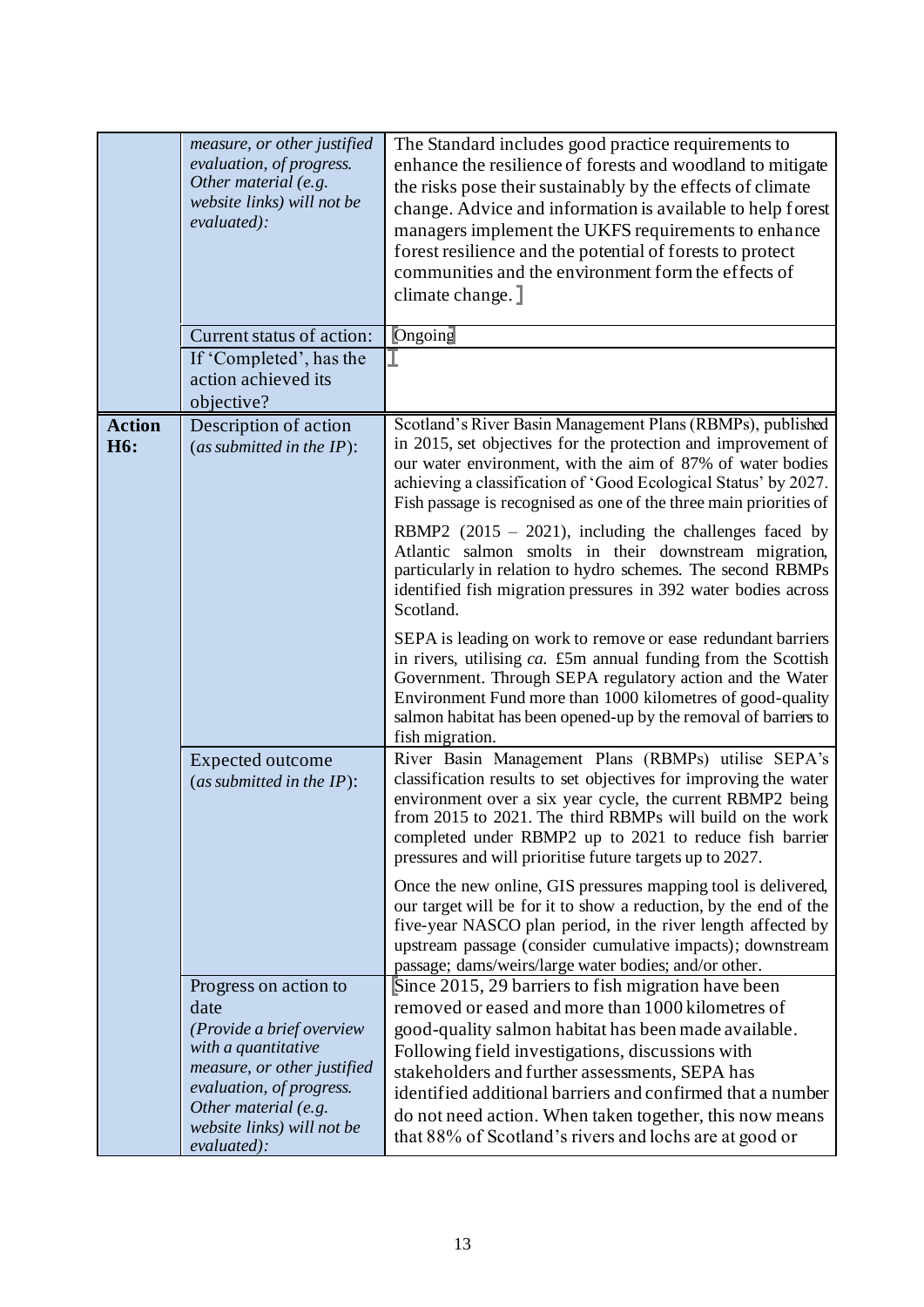|                      | Current status of action:<br>If 'Completed', has the<br>action achieved its<br>objective?                                                                                                                         | better condition for fish migration. This is up from 86%<br>in 2015.<br>During the third River Basin Management Plans 2021 -<br>2027 SEPA is are aiming to remove or ease 244<br>impassable man-made barriers. Action to tackle man-<br>made barriers to fish migration aim to see improvements<br>to 99% at good or better condition for fish migration by<br>2027.<br>Ongoing                                                                                                                                                                                                                                                                                                                                                                                                                                                                                                                                                                                                                                                                                                                            |
|----------------------|-------------------------------------------------------------------------------------------------------------------------------------------------------------------------------------------------------------------|------------------------------------------------------------------------------------------------------------------------------------------------------------------------------------------------------------------------------------------------------------------------------------------------------------------------------------------------------------------------------------------------------------------------------------------------------------------------------------------------------------------------------------------------------------------------------------------------------------------------------------------------------------------------------------------------------------------------------------------------------------------------------------------------------------------------------------------------------------------------------------------------------------------------------------------------------------------------------------------------------------------------------------------------------------------------------------------------------------|
| <b>Action</b><br>H7: | Description of action<br>(as submitted in the $IP$ ):                                                                                                                                                             | Carry out detailed assessments required for the regulation of<br>existing marine renewable developments, new developments<br>and proposed new developments on whether migrating salmon<br>are likely to be present and whether the development will pose<br>risk to salmon populations during construction and operation,<br>and whether mitigation should be implemented to minimise any<br>potential impacts. The existing developments are mainly off the<br>east coast of Scotland and in the Moray Firth.<br>In the five-year NASCO plan period (2019-2024), the work will<br>concentrate on investigations on the spatial and temporal<br>distribution of emigrating salmon smolts in, and in the vicinity<br>of, existing and proposed development areas.<br>The work will be carried out under the ScotMER (Scottish<br>Marine Energy Research) initiative which prioritises research<br>needs, promotes appropriate research and coordinates and<br>records progress with filling in knowledge / evidence gaps for<br>salmon and other receptors in relation to marine renewables<br>development. |
|                      | <b>Expected outcome</b><br>(as submitted in the $IP$ ):                                                                                                                                                           | Improved understanding of the potential impacts of marine<br>renewable energy installations (during construction and<br>operation) on Atlantic salmon.<br>Improved assessment of the risks marine renewables<br>developments pose to salmon populations during construction<br>and operation, and whether mitigation should be implemented.                                                                                                                                                                                                                                                                                                                                                                                                                                                                                                                                                                                                                                                                                                                                                                |
|                      | Progress on action to<br>date<br>(Provide a brief overview<br>with a quantitative<br>measure, or other justified<br>evaluation, of progress.<br>Other material (e.g.<br>website links) will not be<br>evaluated): | The development of the offshore wind industry<br>continued, with many developments at various stages of<br>planning, consenting, construction and operation, in the<br>Moray Firth, off the Scottish east coast, and in the Solway<br>Firth, and tidal developments operated off the north coast<br>of Scotland and in Shetland. There were detailed<br>assessments for new developments, of whether migrating<br>salmon were likely to be present and whether the<br>proposed development would pose risk to salmon<br>populations during construction and operation, and for                                                                                                                                                                                                                                                                                                                                                                                                                                                                                                                             |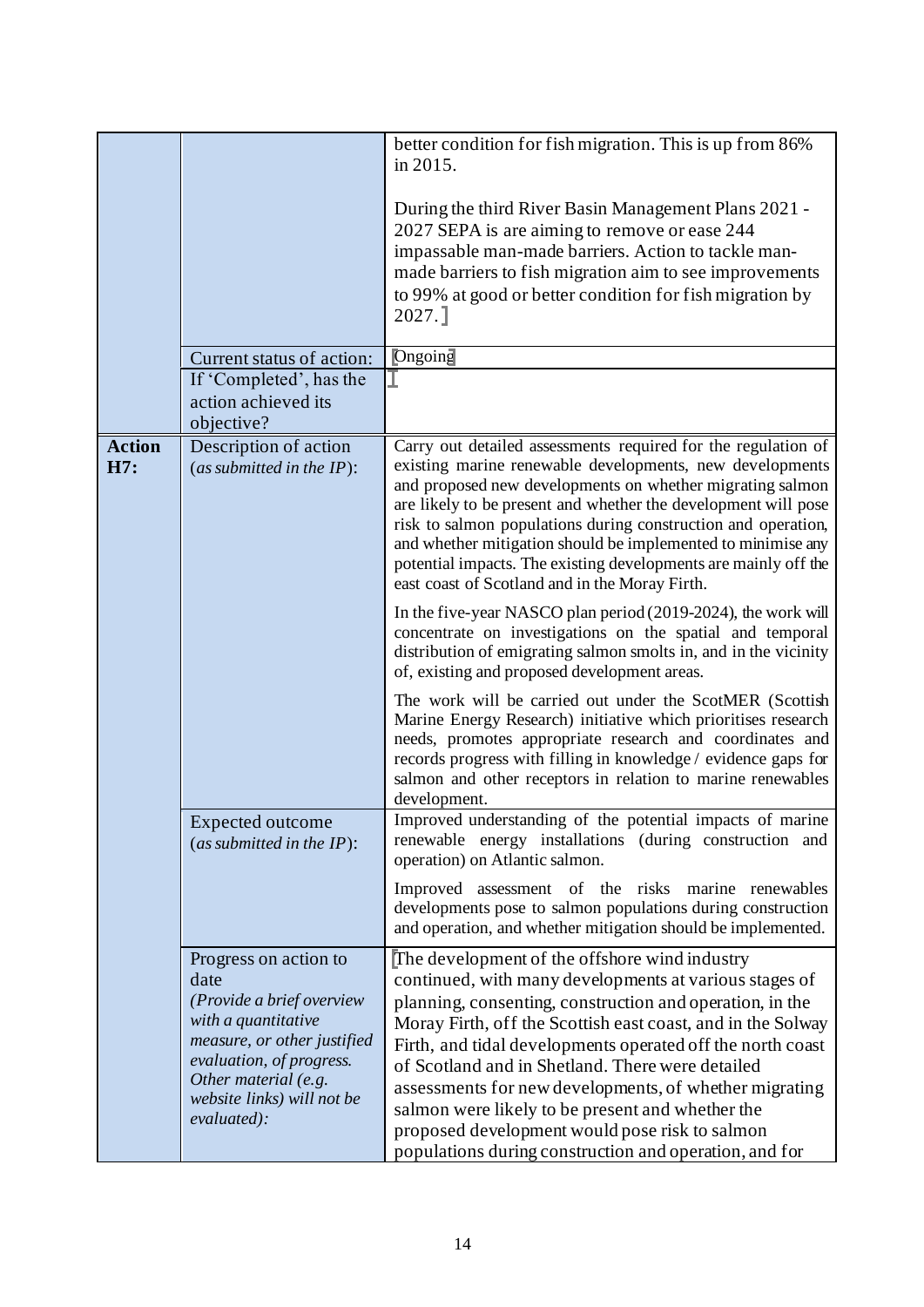|                        |                                                              | developments being constructed or operated, what<br>consenting conditions should be implemented to<br>minimise any potential impacts.<br>Following wide consultation, Scottish Government<br>published the Sectoral Marine Plan for Offshore Wind<br>Energy in October 2020 which identified 15 new areas for<br>development, mainly further offshore. The plan aimed to<br>minimise any potential for negative impacts on the<br>environment and flagged up areas where receptors,<br>including salmon, will need further project level<br>consideration and assessment at the application stage. The<br>15 areas were made available for lease by Crown Estate                                                                           |
|------------------------|--------------------------------------------------------------|--------------------------------------------------------------------------------------------------------------------------------------------------------------------------------------------------------------------------------------------------------------------------------------------------------------------------------------------------------------------------------------------------------------------------------------------------------------------------------------------------------------------------------------------------------------------------------------------------------------------------------------------------------------------------------------------------------------------------------------------|
|                        |                                                              | Scotland, in the first Scottish offshore wind leasing round<br>in a decade, and the successful applicants were<br>announced in January 2022. The majority will use<br>floating wind turbines, which will minimise concern<br>about impacts of underwater noise during the construction<br>phase.                                                                                                                                                                                                                                                                                                                                                                                                                                           |
|                        |                                                              | The ScotMER (Scottish Marine Energy Research)<br>initiative continued to prioritise research needs, promote<br>appropriate research and coordinate and record progress<br>with filling in knowledge / evidence gaps in relation to<br>marine renewables development. ScotMER is a<br>collaboration between Scottish Government, offshore<br>wind industry, statutory nature conservation bodies and<br>other stakeholders. The main research work carried out in<br>2021 was further studies on the spatial and temporal<br>distribution of emigrating salmon smolts in the Moray<br>Firth and off the Scottish east coast using epipelagic<br>trawling and acoustic tracking, this work having been<br>delayed from 2020 due to Covid-19. |
|                        | Current status of action:                                    | Ongoing                                                                                                                                                                                                                                                                                                                                                                                                                                                                                                                                                                                                                                                                                                                                    |
|                        | If 'Completed', has the<br>action achieved its<br>objective? |                                                                                                                                                                                                                                                                                                                                                                                                                                                                                                                                                                                                                                                                                                                                            |
| <b>Action</b><br>H8-1: | Description of action<br>(as submitted in the $IP$ ):        | Research, review and experimentation to better understand and<br>address, as appropriate, the impact of piscivorous birds on<br>Atlantic salmon.                                                                                                                                                                                                                                                                                                                                                                                                                                                                                                                                                                                           |
|                        | <b>Expected outcome</b>                                      | Increase the scientific information available to underpin the                                                                                                                                                                                                                                                                                                                                                                                                                                                                                                                                                                                                                                                                              |
|                        | (as submitted in the $IP$ ):                                 | management of piscivorous birds.                                                                                                                                                                                                                                                                                                                                                                                                                                                                                                                                                                                                                                                                                                           |
|                        | Progress on action to<br>date                                | A project funded by the European Maritime and Fisheries<br>Fund has been initiated to track salmon smolts as they                                                                                                                                                                                                                                                                                                                                                                                                                                                                                                                                                                                                                          |
|                        | (Provide a brief overview<br>with a quantitative             | migrate along rivers to understand and identify areas of<br>loss. For the past two years has been repeatedly delayed                                                                                                                                                                                                                                                                                                                                                                                                                                                                                                                                                                                                                       |
|                        | measure, or other justified                                  | use to Covid-19 restrictions but with the relaxation of                                                                                                                                                                                                                                                                                                                                                                                                                                                                                                                                                                                                                                                                                    |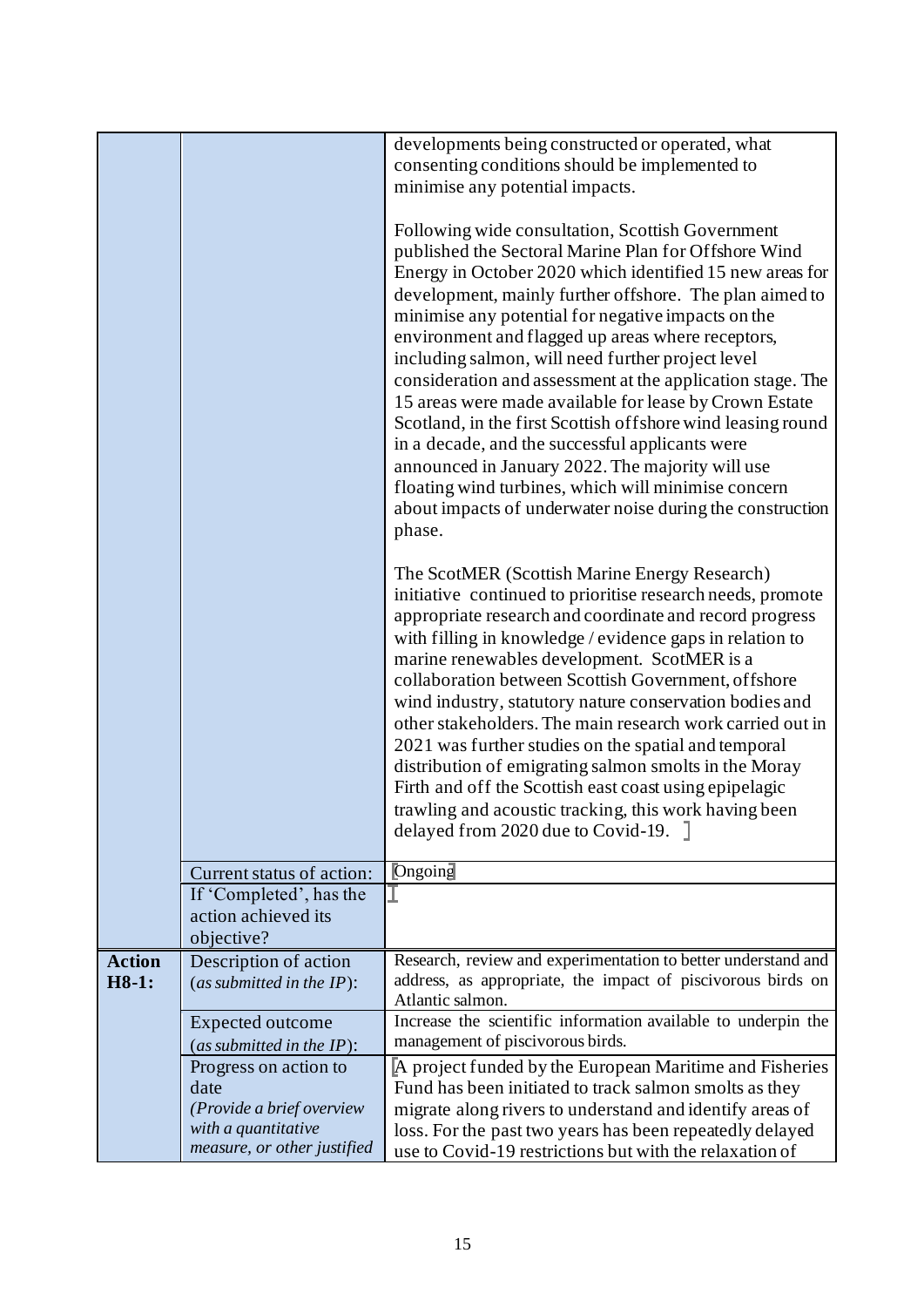|                          | evaluation, of progress.<br>Other material $(e.g.$<br>website links) will not be<br>evaluated):                                                                                                                   | measures is now being undertaken. The study will<br>examine the use of acoustic 180khz predation tags and<br>JSATS pin tags for monitoring the fish. The study will be<br>conducted in 2022 and is looking at 4 major salmon rivers<br>on the Scottish East coast and will aim to understand<br>areas of loss caused by predation and the application of<br>the latest acoustic smolt tracking technologies. This will<br>complement previous work that has used larger 69khz<br>tags that suggested predation was high post tagging. A<br>pilot study to track goosanders was undertaken in 2021.<br>This demonstrated that goosanders can successfully be<br>tracked using glue on GPS tags. Responses of tagged |
|--------------------------|-------------------------------------------------------------------------------------------------------------------------------------------------------------------------------------------------------------------|--------------------------------------------------------------------------------------------------------------------------------------------------------------------------------------------------------------------------------------------------------------------------------------------------------------------------------------------------------------------------------------------------------------------------------------------------------------------------------------------------------------------------------------------------------------------------------------------------------------------------------------------------------------------------------------------------------------------|
|                          | Current status of action:<br>If 'Completed', has the<br>action achieved its<br>objective?                                                                                                                         | birds after tagging did not indicate that they left the river<br>system.<br>Ongoing                                                                                                                                                                                                                                                                                                                                                                                                                                                                                                                                                                                                                                |
| <b>Action</b><br>$H8-2:$ | Description of action<br>(as submitted in the $IP$ ):<br>Expected outcome<br>(as submitted in the $IP$ ):<br>Progress on action to                                                                                | Pilot study to identify the degree of interaction and potential<br>scale of impact of dolphins on returning adult Atlantic salmon<br>in the Moray Firth.<br>Improved understanding of the predation interactions between<br>dolphins and salmon.<br>In 2018, a sample of returning adult salmon fitted with                                                                                                                                                                                                                                                                                                                                                                                                        |
|                          | date<br>(Provide a brief overview<br>with a quantitative<br>measure, or other justified<br>evaluation, of progress.<br>Other material (e.g.<br>website links) will not be<br>evaluated):                          | temperature sensitive transmitters was released in the<br>Moray Firth, Scotland and monitored by arrays of<br>acoustic receivers. Data collected are being analysed in<br>relation to information on presence of dolphins as part of<br>a PhD project that is near to completion.                                                                                                                                                                                                                                                                                                                                                                                                                                  |
|                          | Current status of action:<br>If 'Completed', has the<br>action achieved its<br>objective?                                                                                                                         | Ongoing                                                                                                                                                                                                                                                                                                                                                                                                                                                                                                                                                                                                                                                                                                            |
| <b>Action</b><br>H8-3:   | Description of action<br>(as submitted in the $IP$ ):                                                                                                                                                             | The Seals and Salmon Interactions (SSI) work to identify the<br>impact of seal predation on wild Atlantic salmon.                                                                                                                                                                                                                                                                                                                                                                                                                                                                                                                                                                                                  |
|                          | Expected outcome<br>(as submitted in the $IP$ ):                                                                                                                                                                  | Provision of estimates of potential Atlantic salmon removals<br>from the River Dee by seals.                                                                                                                                                                                                                                                                                                                                                                                                                                                                                                                                                                                                                       |
|                          | Progress on action to<br>date<br>(Provide a brief overview<br>with a quantitative<br>measure, or other justified<br>evaluation, of progress.<br>Other material (e.g.<br>website links) will not be<br>evaluated): | A study was undertaken to describe the ecology of seals<br>in the River Dee with respect to potential impact on<br>salmonid fisheries, and will provide an estimate of<br>salmonid consumption by seals in the observed area of<br>Aberdeen harbour over a twelve month period. A draft<br>manuscript which is being prepared for peer reviewed<br>journal submission has been delayed due to Covid-19, but                                                                                                                                                                                                                                                                                                        |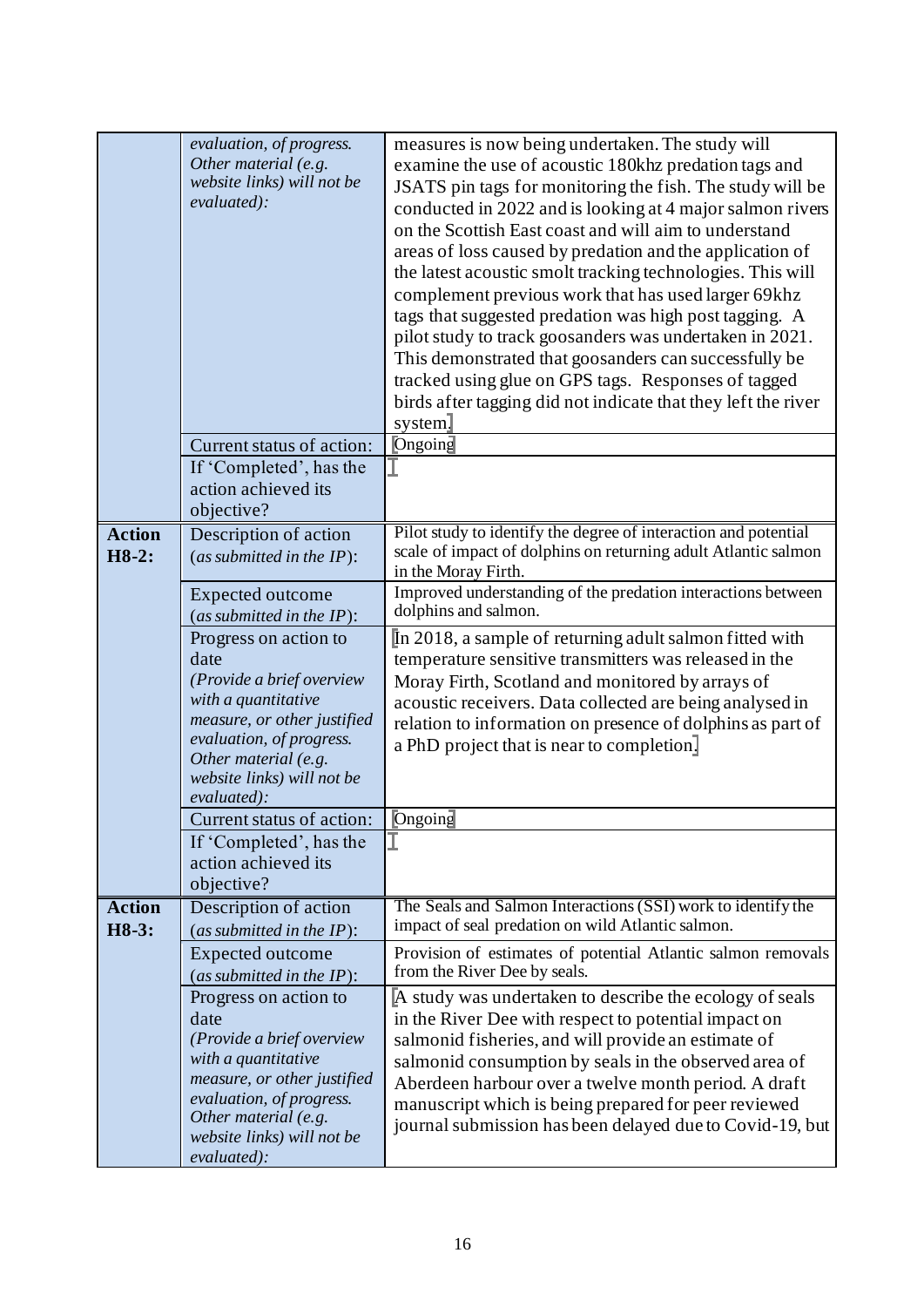|  |                           | it is anticipated that the manuscript will be published in<br>2023. |
|--|---------------------------|---------------------------------------------------------------------|
|  | Current status of action: | $\Box$ Ongoing                                                      |
|  | If 'Completed', has the   |                                                                     |
|  | action achieved its       |                                                                     |
|  | objective?                |                                                                     |

#### **3.3 Provide an update on progress on actions relating to Aquaculture, Introductions and Transfers and Transgenics** *(section 4.11 of the Implementation Plan).*

*Note: the reports under 'Progress on action to date' should provide a brief overview of each action. For all actions, provide clear and concise quantitative information to demonstrate progress. In circumstances where quantitative information cannot be provided for a particular action because of its nature, a clear rationale must be given for not providing quantitative information and other information should be provided to enable progress with that action to be evaluated. While referring to additional material (e.g. via links to websites) may assist those seeking more detailed information, this will not be evaluated by the Review Group.*

| <b>Action</b><br>A1: | Description of action<br>(as submitted in the $IP$ ): | Marine Scotland has reviewed the policy permitting salmon<br>introductions (stocking), and will also revisit options for a new<br>licensing regime under that policy. |
|----------------------|-------------------------------------------------------|-----------------------------------------------------------------------------------------------------------------------------------------------------------------------|
|                      | Expected outcome<br>(as submitted in the $IP$ ):      | A licensing regime aiming at improving the conservation status<br>of local wild Atlantic salmon populations.                                                          |
|                      | Progress on action to                                 | Marine Scotland carried out a review of the latest                                                                                                                    |
|                      | date                                                  | scientific evidence and conducted extensive consultation                                                                                                              |
|                      | (Provide a brief overview                             | with stakeholders on the existing policy throughout 2021.                                                                                                             |
|                      | with a quantitative                                   | We expect to publish a revised salmon stocking policy                                                                                                                 |
|                      | measure, or other justified                           | later in 2022.                                                                                                                                                        |
|                      | evaluation, of progress.                              |                                                                                                                                                                       |
|                      | Other material (e.g.<br>website links) will not be    |                                                                                                                                                                       |
|                      | evaluated):                                           |                                                                                                                                                                       |
|                      | Current status of action:                             | Ongoing                                                                                                                                                               |
|                      | If 'Completed', has the                               |                                                                                                                                                                       |
|                      | action achieved its                                   |                                                                                                                                                                       |
|                      | objective?                                            |                                                                                                                                                                       |
| <b>Action</b>        | Description of action                                 | In support of Article 11 of CNL(06)48 Marine Scotland initiated                                                                                                       |
| A2:                  | (as submitted in the $IP$ ):                          | a national introgression project in July 2018 to investigate the<br>extent of hybridisation and quantify levels of introgression of                                   |
|                      |                                                       | genetic material from farm escapees into wild Scottish Atlantic                                                                                                       |
|                      |                                                       | salmon populations. This project provides key data to                                                                                                                 |
|                      |                                                       | support the minimisation of adverse genetic interactions by                                                                                                           |
|                      |                                                       | identifying impacted areas.                                                                                                                                           |
|                      | <b>Expected outcome</b>                               | In October 2021, Marine Scotland Science published the first                                                                                                          |
|                      | (as submitted in the $IP$ ):                          | national assessment of genetic introgression in Scotland. The                                                                                                         |
|                      |                                                       | study shows that there is a risk to wild salmon from<br>introgression of genes from farmed salmon that escape, but that                                               |
|                      |                                                       | it may be low outside the aquaculture regions even though                                                                                                             |
|                      |                                                       | escaped fish may disperse widely at sea. The study is a snap                                                                                                          |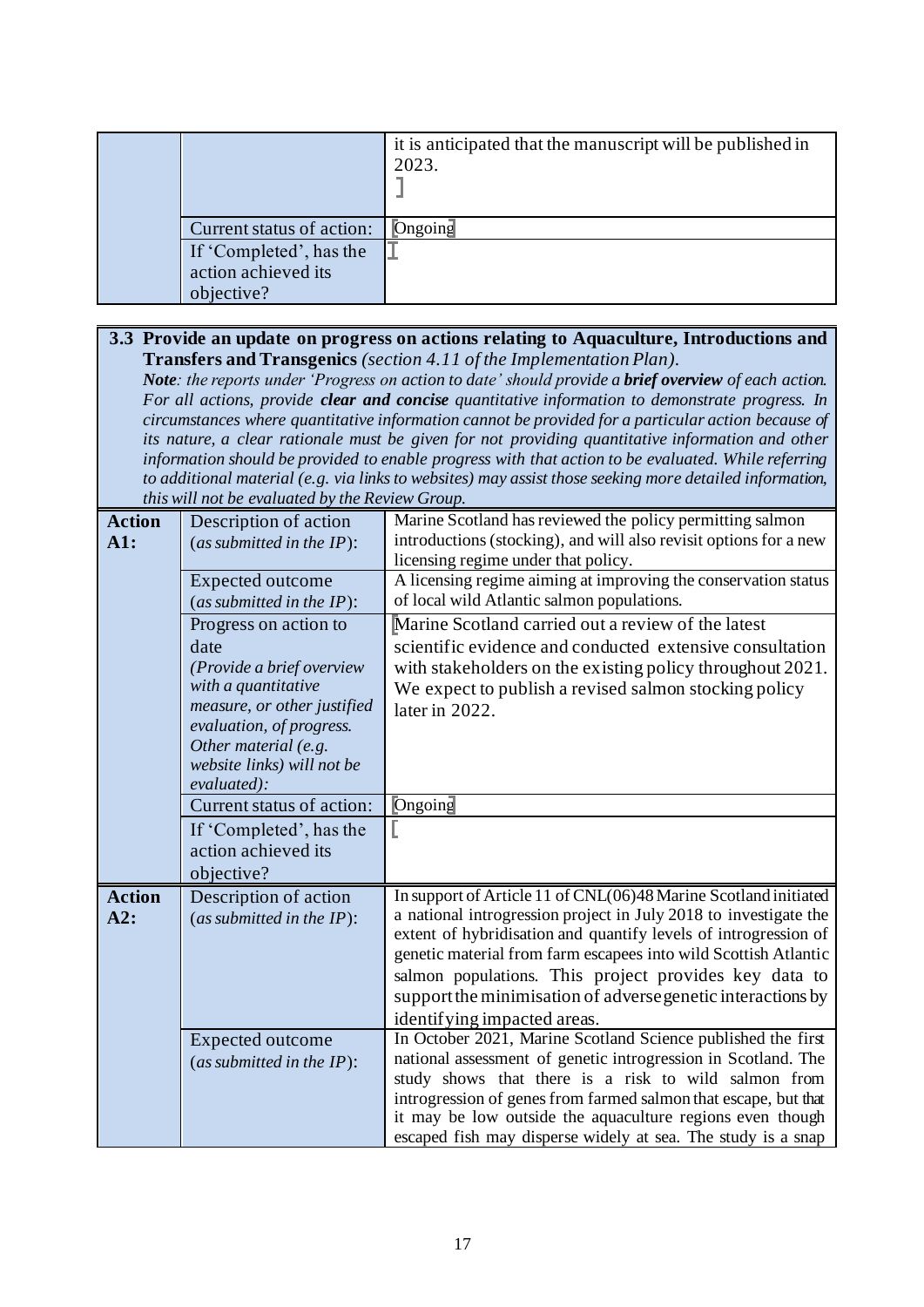|                      |                                                                                                                                                                                                                   | shot in time and the findings are in line with observations from<br>similar studies in Norway.                                                                                                                                                                                                                                                                                                                                                                                                                                                                                                                                                                                                                                                                                                                                 |
|----------------------|-------------------------------------------------------------------------------------------------------------------------------------------------------------------------------------------------------------------|--------------------------------------------------------------------------------------------------------------------------------------------------------------------------------------------------------------------------------------------------------------------------------------------------------------------------------------------------------------------------------------------------------------------------------------------------------------------------------------------------------------------------------------------------------------------------------------------------------------------------------------------------------------------------------------------------------------------------------------------------------------------------------------------------------------------------------|
|                      |                                                                                                                                                                                                                   | We have given a commitment to continue to invest in the<br>National Electrofishing Programme for Scotland (NEPS), which<br>provides detailed local information on juvenile salmon stocks in<br>the aquaculture regions and elsewhere within a robust structured<br>framework and underpins continuation of the National<br>Introgression Programme for Scotland.                                                                                                                                                                                                                                                                                                                                                                                                                                                               |
|                      | Progress on action to<br>date<br>(Provide a brief overview<br>with a quantitative<br>measure, or other justified<br>evaluation, of progress.<br>Other material (e.g.<br>website links) will not be<br>evaluated): | Samples of juvenile salmon were obtained from across<br>Scotland under the National Electrofishing Programme<br>for Scotland (NEPS). A sub-set of these samples were<br>screened for introgression and classified according to a<br>panel of recently developed single nucleotide<br>polymorphisms which provide high levels of<br>differentiation between farmed and wild fish. A report<br>was published on site-wise measures of introgression in<br>2021. New samples were collected from all NEPS 2021<br>sites, establishing a new programme for intogression<br>reporting (National Introgression Programme for<br>Scotland: NIPS). Work is now underway to analyse these<br>new samples in the laboratory.<br>Future work will aim to provide unbiased regional<br>estimates of the levels of genetic introgression in |
|                      |                                                                                                                                                                                                                   | Scotland's wild salmon populations on a regular basis.                                                                                                                                                                                                                                                                                                                                                                                                                                                                                                                                                                                                                                                                                                                                                                         |
|                      | Current status of action:                                                                                                                                                                                         | Ongoing                                                                                                                                                                                                                                                                                                                                                                                                                                                                                                                                                                                                                                                                                                                                                                                                                        |
|                      | If 'Completed', has the<br>action achieved its<br>objective?                                                                                                                                                      |                                                                                                                                                                                                                                                                                                                                                                                                                                                                                                                                                                                                                                                                                                                                                                                                                                |
| <b>Action</b><br>A3: | Description of action<br>(as submitted in the $IP$ ):                                                                                                                                                             | Post-smolt, west coast sweep netting and a continued work<br>programme at the Shieldaig site to provide data to investigate<br>potential links between sea lice, farms and sea trout.                                                                                                                                                                                                                                                                                                                                                                                                                                                                                                                                                                                                                                          |
|                      | Expected outcome<br>(as submitted in the $IP$ ):                                                                                                                                                                  | Recommendations for a future interactions approach.                                                                                                                                                                                                                                                                                                                                                                                                                                                                                                                                                                                                                                                                                                                                                                            |
|                      | Progress on action to<br>date<br>(Provide a brief overview<br>with a quantitative<br>measure, or other justified<br>evaluation, of progress.<br>Other material (e.g.<br>website links) will not be<br>evaluated): | Work at Shieldaig has continued but was partly disrupted<br>due to Covid 19. Lice counts in the environment and lice<br>data on sea trout continued to be collected although<br>emigrating smolt numbers were not recorded in 2020.<br>These resumed in 2021. Data from the Shieldaig<br>operation regarding returning sea trout has been analysed<br>and is in process of write up.<br>Planned work to track salmon and sea trout smolts were<br>put on hold until 2021. These have now been restarted<br>(See A4 below). Tracking is to be linked to genetic<br>analysis of fish for introgression.                                                                                                                                                                                                                          |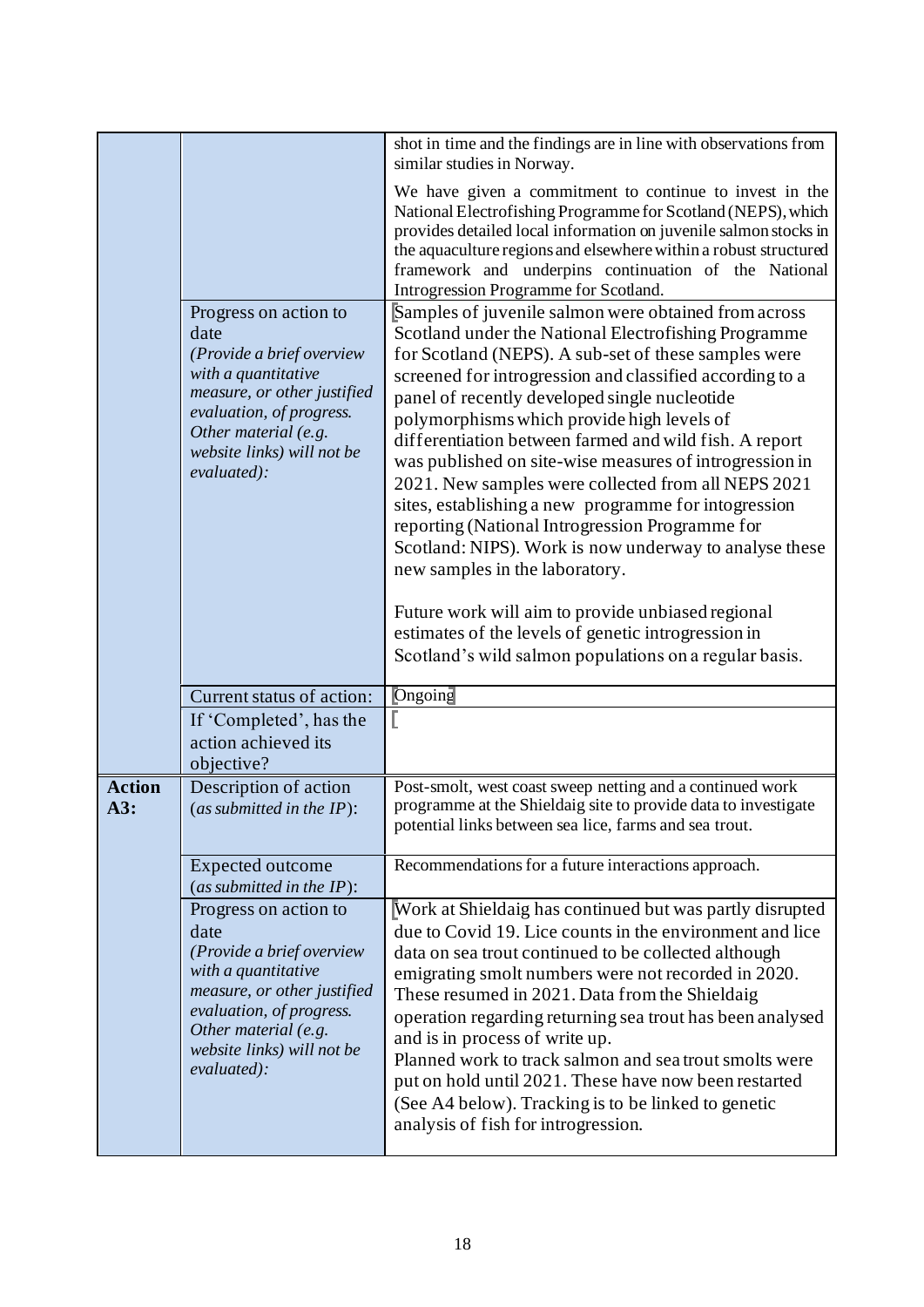|                                                                                                                                                                                                                   | Work is underway to identify another trap site in the area                                                                                                                                                                                                                                                                                                                                                                                                                                                                                                                                                                                                                                                                                                                                                                                                                                                                                                                                                                                                                                                                                                                                                                                                                                                                                                                                                                                                         |
|-------------------------------------------------------------------------------------------------------------------------------------------------------------------------------------------------------------------|--------------------------------------------------------------------------------------------------------------------------------------------------------------------------------------------------------------------------------------------------------------------------------------------------------------------------------------------------------------------------------------------------------------------------------------------------------------------------------------------------------------------------------------------------------------------------------------------------------------------------------------------------------------------------------------------------------------------------------------------------------------------------------------------------------------------------------------------------------------------------------------------------------------------------------------------------------------------------------------------------------------------------------------------------------------------------------------------------------------------------------------------------------------------------------------------------------------------------------------------------------------------------------------------------------------------------------------------------------------------------------------------------------------------------------------------------------------------|
|                                                                                                                                                                                                                   | as the lease on the fish trap comes to an end.                                                                                                                                                                                                                                                                                                                                                                                                                                                                                                                                                                                                                                                                                                                                                                                                                                                                                                                                                                                                                                                                                                                                                                                                                                                                                                                                                                                                                     |
|                                                                                                                                                                                                                   |                                                                                                                                                                                                                                                                                                                                                                                                                                                                                                                                                                                                                                                                                                                                                                                                                                                                                                                                                                                                                                                                                                                                                                                                                                                                                                                                                                                                                                                                    |
| Current status of action:                                                                                                                                                                                         | Ongoing                                                                                                                                                                                                                                                                                                                                                                                                                                                                                                                                                                                                                                                                                                                                                                                                                                                                                                                                                                                                                                                                                                                                                                                                                                                                                                                                                                                                                                                            |
| If 'Completed', has the                                                                                                                                                                                           |                                                                                                                                                                                                                                                                                                                                                                                                                                                                                                                                                                                                                                                                                                                                                                                                                                                                                                                                                                                                                                                                                                                                                                                                                                                                                                                                                                                                                                                                    |
|                                                                                                                                                                                                                   |                                                                                                                                                                                                                                                                                                                                                                                                                                                                                                                                                                                                                                                                                                                                                                                                                                                                                                                                                                                                                                                                                                                                                                                                                                                                                                                                                                                                                                                                    |
|                                                                                                                                                                                                                   |                                                                                                                                                                                                                                                                                                                                                                                                                                                                                                                                                                                                                                                                                                                                                                                                                                                                                                                                                                                                                                                                                                                                                                                                                                                                                                                                                                                                                                                                    |
| (as submitted in the $IP$ ):                                                                                                                                                                                      | The Salmon Interactions Workstream has provided advice on<br>existing and potential future arrangements to mitigate the 12<br>high level pressures on wild salmon. As an initial task, a new,<br>independently chaired Working Group was established in<br>October 2018, to examine and provide advice on the interactions<br>between wild and farmed Atlantic salmon.                                                                                                                                                                                                                                                                                                                                                                                                                                                                                                                                                                                                                                                                                                                                                                                                                                                                                                                                                                                                                                                                                             |
| (as submitted in the $IP$ ):                                                                                                                                                                                      | An approach to managing interactions which enables the<br>protection and enhancement of Scotland's wild Atlantic salmon<br>stocks alongside the sustainable development of aquaculture,<br>maintaining the right balance<br>across<br>our<br>economic,<br>environmental and social responsibilities - in line with<br>Scotland's National Marine Plan.                                                                                                                                                                                                                                                                                                                                                                                                                                                                                                                                                                                                                                                                                                                                                                                                                                                                                                                                                                                                                                                                                                             |
| Progress on action to<br>date<br>(Provide a brief overview<br>with a quantitative<br>measure, or other justified<br>evaluation, of progress.<br>Other material (e.g.<br>website links) will not be<br>evaluated): | In October 2021 the Scottish Government published its<br>response to the recommendations made by the Salmon<br>Interactions Working Group (SIWG) to address the<br>interactions between wild and farmed salmon in Scotland.<br>The SIWG response appointed the Scottish Environment<br>Protection Agency (SEPA) as the lead body responsible<br>for managing the risk to wild fish from sea lice from fish<br>farms. In December 2021 SEPA issued a consultation on<br>a proposed risk-based framework for managing<br>interaction between sea lice from marine finfish farms<br>and wild Atlantic salmon. The proposed framework will<br>assess new and expanding farms on the risk posed to wild<br>salmon post-smolts as they migrate through defined wild<br>salmon protection zones.<br>The SIWG response announced a commitment to<br>strengthen controls on fish escapes and to introduce<br>penalties for fish farm escapes with the ultimate aim of<br>ring-fencing or redistributing this money to support wild<br>salmonid conservation and research.<br>A Code of Practice covering the Containment of and<br>Prevention of Escape of Fish on Fish Farms in relation to<br>Marine Mammal Interactions was legally adopted in<br>November 2021. We are also revising the Scottish<br>Technical Standard for Finfish Aquaculture, which<br>determines technical requirements for fish farm<br>equipment in order to help prevent escapes of finfish as a |
|                                                                                                                                                                                                                   | action achieved its<br>objective?<br>Description of action<br><b>Expected outcome</b>                                                                                                                                                                                                                                                                                                                                                                                                                                                                                                                                                                                                                                                                                                                                                                                                                                                                                                                                                                                                                                                                                                                                                                                                                                                                                                                                                                              |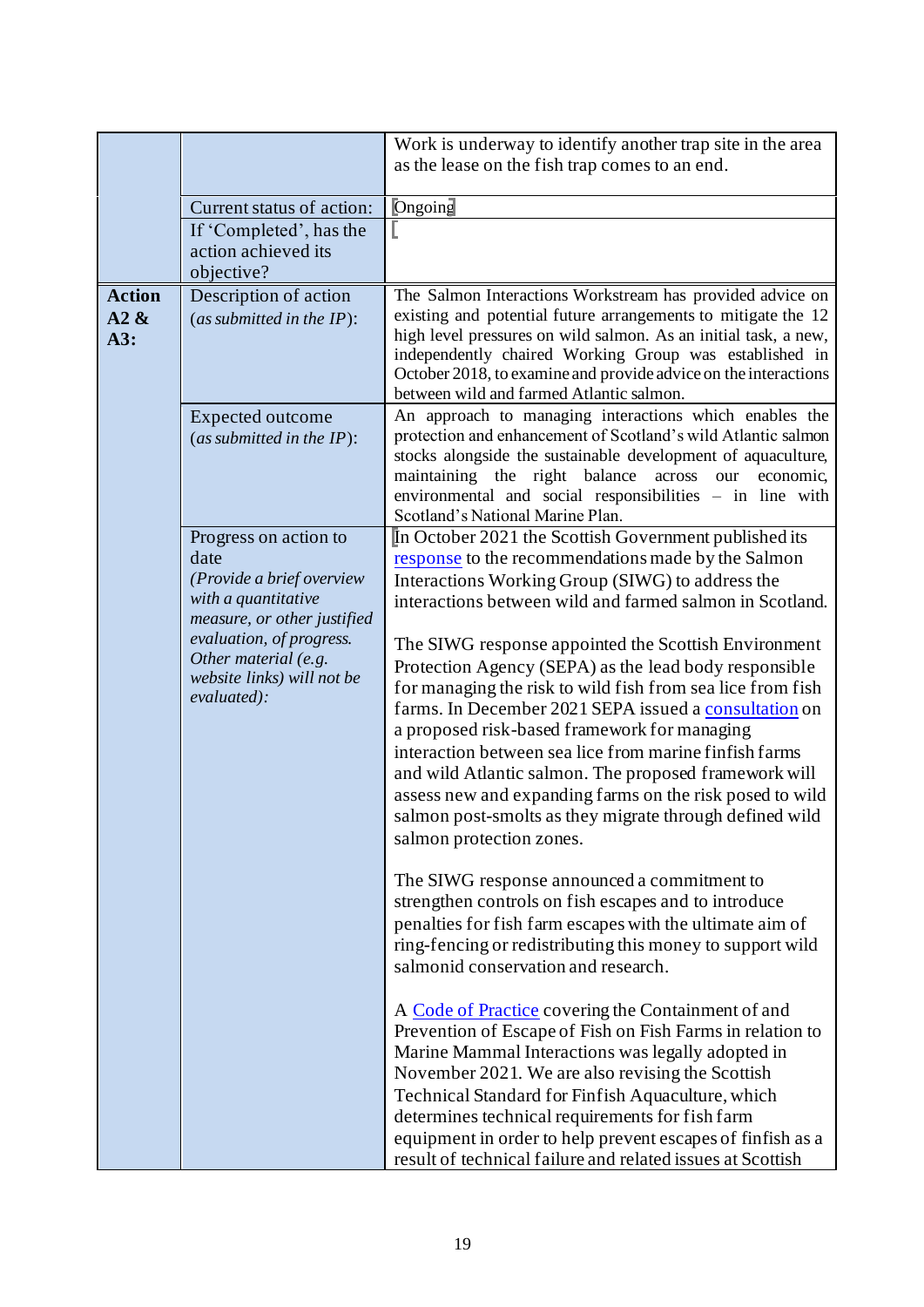|                      | Current status of action:<br>If 'Completed', has the<br>action achieved its<br>objective?                                                                                                                         | finfish farms. Any suspected escape from a fish farm, or<br>circumstances which give rise to a significant risk of<br>escape, must be reported to the Scottish Government<br>immediately. Details of all escape or suspected escape<br>events are published online.<br><b>Ongoing</b>                                                                                                                                                                                                                                                                                                                                                                                                                                                                                                                                                                                                                                                          |
|----------------------|-------------------------------------------------------------------------------------------------------------------------------------------------------------------------------------------------------------------|------------------------------------------------------------------------------------------------------------------------------------------------------------------------------------------------------------------------------------------------------------------------------------------------------------------------------------------------------------------------------------------------------------------------------------------------------------------------------------------------------------------------------------------------------------------------------------------------------------------------------------------------------------------------------------------------------------------------------------------------------------------------------------------------------------------------------------------------------------------------------------------------------------------------------------------------|
| <b>Action</b><br>A4: | Description of action<br>(as submitted in the $IP$ ):<br><b>Expected outcome</b><br>(as submitted in the $IP$ ):                                                                                                  | Develop and implement field studies and migration models to<br>better understand migration behaviours and potential<br>interactions between salmonids and aquaculture developments.<br>This work will improved understanding of the potential for<br>interactions between migration of smolts and aquaculture<br>installations.                                                                                                                                                                                                                                                                                                                                                                                                                                                                                                                                                                                                                |
|                      | Progress on action to<br>date<br>(Provide a brief overview<br>with a quantitative<br>measure, or other justified<br>evaluation, of progress.<br>Other material (e.g.<br>website links) will not be<br>evaluated): | On-going investigations of the spatial and temporal<br>distribution of emigrating salmon smolts throughout the<br>five-year NASCO plan period.<br>Marine Scotland Science (MSS) is working with the<br>Atlantic Salmon Trust regarding the latter's delivery of a<br>salmon smolt acoustic tracking project on the West coast<br>in 2021 and 2022. This is looking at large scale<br>movements of smolts from sea lochs towards the known<br>migration corridor on the Scottish Shelf. The locations of<br>the smolts detected will be compared to published<br>modelling studies.<br>MSS is also conducting focused tracking studies on<br>Atlantic salmon regarding their behaviours as they<br>migrate through Scottish sea loch systems. These have<br>been focused on Loch Linnhe (2016/2017) and now Loch<br>Torridon (2018-2023). The Loch Torridon studies are<br>incorporating genetic analysis and relating this to<br>escapement. ] |
|                      | Current status of action:<br>If 'Completed', has the                                                                                                                                                              | Ongoing                                                                                                                                                                                                                                                                                                                                                                                                                                                                                                                                                                                                                                                                                                                                                                                                                                                                                                                                        |
|                      | action achieved its<br>objective?                                                                                                                                                                                 |                                                                                                                                                                                                                                                                                                                                                                                                                                                                                                                                                                                                                                                                                                                                                                                                                                                                                                                                                |

# **4: Additional information required under the Convention**

4.1 Details of any laws, regulations and programmes that have been adopted or repealed since the last notification.